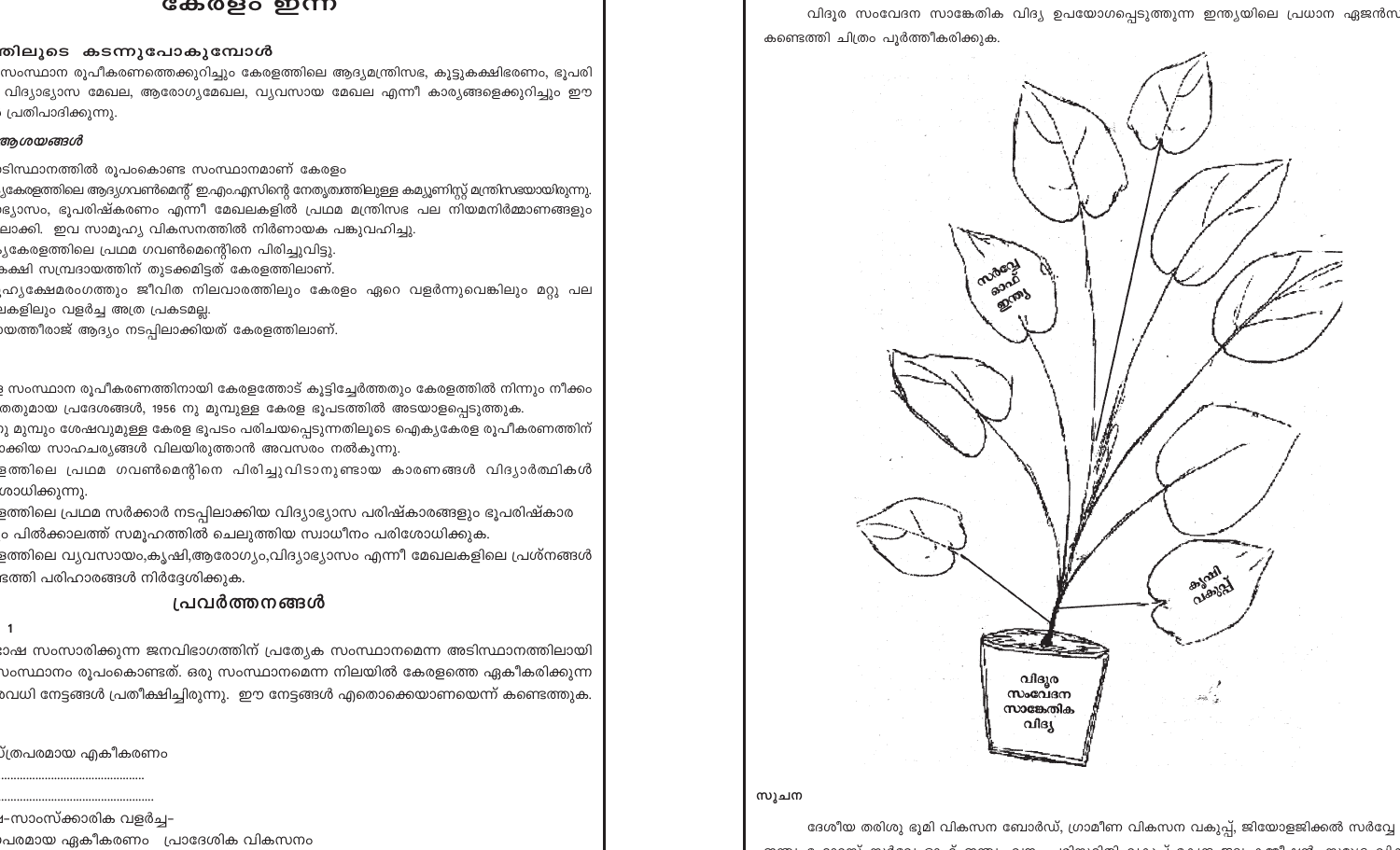|                        | <u>UUTI) എന്നപ്പ കണ്ടെത്തി. പട്ടിക തയ്യാറാക്കുക</u> |                    |               |
|------------------------|-----------------------------------------------------|--------------------|---------------|
| ഹം                     | സെൻസർ                                               | സ്പെഷ്യൽ റെസല്യൂഷൻ | ആവർത്തനത/     |
|                        |                                                     |                    | ദിവസം         |
| 4 & IB                 | <b>LISS1</b>                                        | 72.5               | 22            |
|                        | <b>LISS II</b>                                      | 36.26              | 22            |
| $C &$ ID               | <b>LISS III</b>                                     | 23.5               | 24            |
|                        |                                                     | <b>PAN</b>         | 5.85          |
| Ξ                      | LISS III & IV                                       | 5.8                | 5             |
| SAT 1 to 3             | <b>MSS</b>                                          | 80                 | 18            |
| <b>D SAT 4 &amp; 5</b> | TM                                                  | 30                 | 16            |
| <b>D SAT 6 &amp; 7</b> | <b>ETM</b>                                          | 15                 | 16            |
| T                      | <b>MSS</b>                                          | 20                 | 26            |
|                        | <b>PAN</b>                                          | 10                 | 26            |
| A                      | <b>AVHRR</b>                                        | 1.1                | $\frac{1}{2}$ |

.<br>നിൽ നിന്നോ കൃത്രിമ സ്രോതസ്സുകളിൽ നിന്നോ ഉള്ള വൈദ്യുത കാന്തിക വികിരണങ്ങളുടെ .<br>മാടെയാണ് വിദൂര സംവേദനം സാധ്യമാകുന്നത്. വൈദ്യുത കാന്തിക വികിരണങ്ങളുടെ , വർണരാജിയിൽ (Electro Magnetic) ഏറ്റവും തരംഗ ദൈർഘ്യം കുറഞ്ഞ, ആൽഫ, ബീറ്റാ, .<br>സ്റേ, അൾട്രാവയലറ്റ് മുതൽ ഏറ്റവും തരംഗദൈർഘ്യം കൂടിയ ഇൻഫ്രാറെഡ്, മൈക്രോവേവ് കിരണങ്ങൾ വരെയുള്ള അദൃശ്യ കിരണങ്ങളും അൾട്രാ വയലറ്റിനും ഇൻഫ്രാ റെഡിന<mark>ു</mark>ം ദൃശ്യപ്രകാശവും (VIBGYOR) ഉൾപ്പെടുന്നു. വർണരാജിയിലെ നീല, ചുവപ്പ്, പച്ച എന്നീ പ്രാഥമിക ം അദൃശ്യമായ ഇൻഫ്രാ റെഡ് കിരണങ്ങളുമാണ് വിദൂര സംവേദനത്തിന് സാധാരണ ുന്നത്.



| GLUELI KOIOKILUISPSLU    | വഴഗ്ഗിതലാവഠ        | סו פו              |
|--------------------------|--------------------|--------------------|
| പഴശ്ശിരാജാവ്             | കുണ്ടറ വിളംബരം     | പുന്നപ്ര-വയലാർ സമര |
| സർ.സി.പി.രാമസ്വാമി അയ്യർ | ഹോം റൂൾ ലീഗ്       | തൃപ്പടിദാനം        |
| കെ.പി.കേശവമേനോൻ          | പത്മനാഭദാസൻ        | തിരുവിതാംകൂർ       |
| മാർത്താണ്ഡവർമ്മ          | അമേരിക്ക മോഡൽ ഭരണം | കോട്ടയം രാജവംശം    |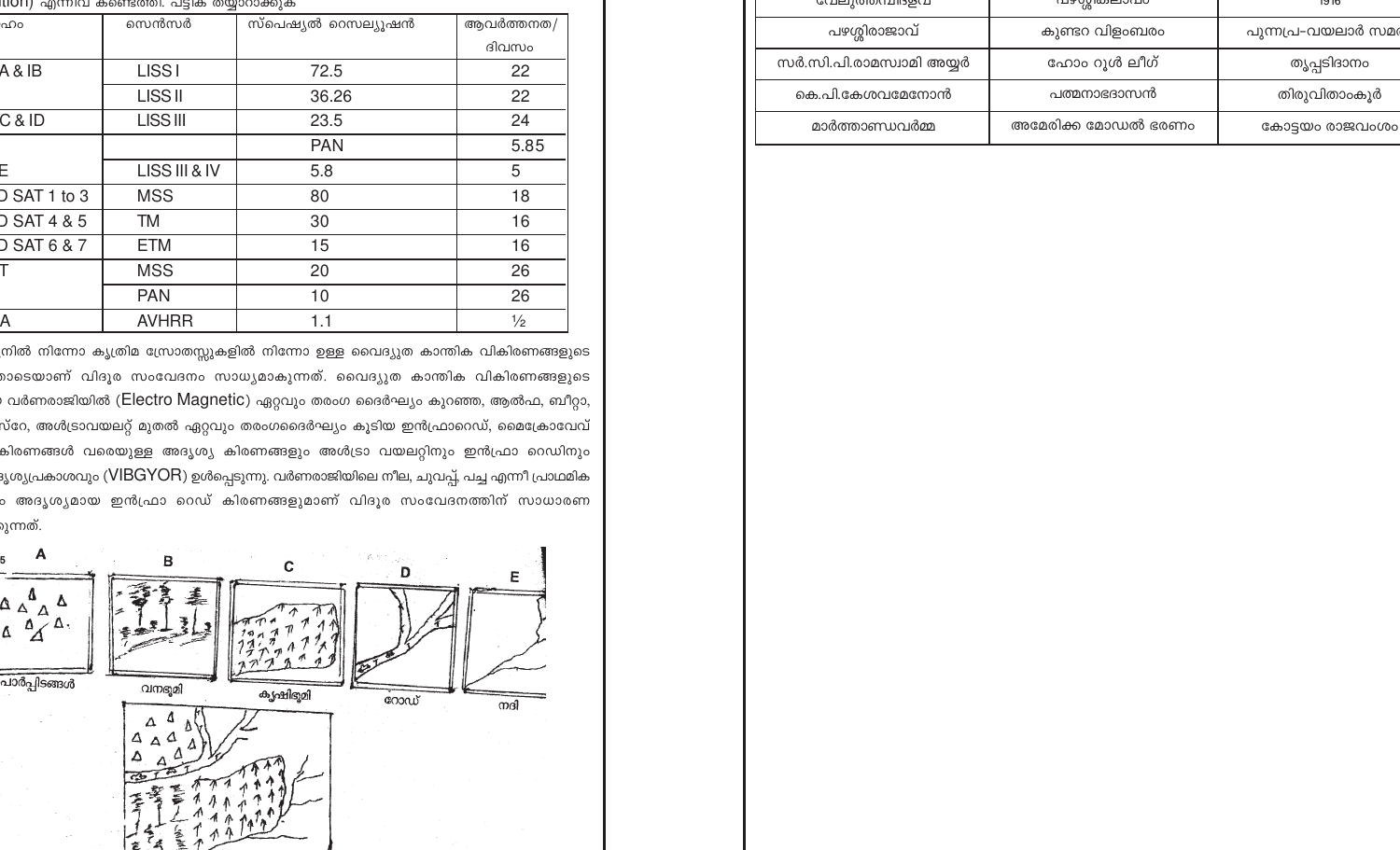⊔ിതാംകൂർ-കൊച്ചി-മലബാർ മേഖലയിൽ കർഷകർക്കനുകുലമായി നടത്തിയ

നത്തെക്കുറിച്ച് ടൈംലൈൻ തയ്യാറാക്കുക.

29, 1914, 1946, 1932

കാച്ചി കുടിയാന്മ നിയ<mark>മ</mark>ം

ണ്ടാര പാട്ട വിളംബരം

രുവിതാം ജന്മികുടിയാൻ നിയമം

പബാർ കുടിയാൻ നിയമ<mark>ം</mark>

ടിസ്ഥാന ഭുനികുതി നിശ്ചയിച്ചുകൊണ്ട് നിയമം

# $-2$

ർ-കൊച്ചി-തിരുവിതാംകൂർ മേഖലയിൽ ദേശീയ പ്രക്ഷോഭവുമായി ബന്ധപ്പെട്ട ചില വർഷങ്ങളും താഴെ കൊടുത്തിരിക്കുന്നു. ടൈം ലൈൻ തയ്യാറാക്കുക.

09, 1836, 1946, 1921

, പ്രവേശന വിളംബരം, ഗുരുവായൂർ സത്യാഗ്രഹം, കുണ്ടറ വിളംബരം, മലബാർ കലാപം, പുന്നപ<mark>്ര</mark>

 $-3$ 

ത്തിന്റെ സ്വാതന്ത്ര്യസമരത്തിന് കരുത്തു പകർന്ന പത്രങ്ങളും ഉടമകളും വർഷവും താഴെ <mark>ന്നു. ഉചിതമായവ ചേർത്ത് എഴുതുക.</mark>

| C     | സ്ഥാപകൻ                              | സ്ഥലം      | വർഷം |
|-------|--------------------------------------|------------|------|
| ൂമി   | കെ.പി.കേശവമേനോൻ                      |            |      |
| നോരമ  |                                      | കോട്ടയം    |      |
| ൗമുദി |                                      | മയ്യനാട്   |      |
|       |                                      |            |      |
| ൂമി   |                                      | കോഴിക്കോട് | 1923 |
| നോരമ  | കണ്ടത്തിൽ വർഗ്ഗീസ്<br>മാമ്മൻ മാപ്പിള |            | 1889 |
| ൗമുദി | സി.പി.കുഞ്ഞുരാമൻ                     |            | 1911 |

ı – 4

.<br>lഭാഗത്തോട് യോജിക്കുന്നവ 'ബി' 'സി' വിഭാഗങ്ങളിൽ നിന്ന് കണ്ടെത്തി പട്ടിക ക്രമപ്പെടുത്തു<mark>ക</mark>

രൂപപ്പെടാൻ സഹായിക്കുന്നു. സ്പെഷ്യൽ റെസലുഷൻ

വസ്തുക്കളുടെ വലിപ്പത്തിന്റെ അടിസ്ഥാനത്തിൽ അവയെ തിരിച്ചറിയാനുള്ള സെൻസറുക കഴിവിനെ ആ റിമോട്ട് സെൻസറിന്റെ സ്പെഷ്യൽ റെസലൂഷ്യൻ എന്ന് പറയുന്നു. ഏറ്റവും ചെ വസ്തുവിനെ തിരിച്ചറിയാൻ കഴിവുള്ള സെൻസറിനാണ് ഉയർന്ന സ്പെഷ്യൽ റെസലൂഷ്യൻ ഉള്ളത്. സ്പെക്ട്രൽ സിഗ്നേച്ചർ

ഓരോ വസ്തുവിൽ നിന്നും പ്രതിഫലിപ്പിക്കുന്ന/ചിതറുന്ന തരംഗങ്ങളുടെ അളവിനെയാണ വസ്തുവിന്റെ സ്പെക്ട്രൽ സിഗ്നേച്ചർ എന്ന് പറയുന്നത്. വസ്തുക്കളുടെ ഭൗതിക സ വൈരുദ്ധ്യങ്ങൾക്കനുസരിച്ച് പ്രതിഫലനത്തിൽ വ്യത്യാസം ഉണ്ടായിരിക്കും.

# ആവർത്തനത (Repetivity)

സൗരസ്ഥിര ഉപഗ്രഹങ്ങൾ നിശ്ചിത ദിവസങ്ങൾ ഇടവിട്ട് ഒരു പ്രദേശത്തിന് മുകളിൽ ഒരേ സമ വരുന്ന പ്രതിഭാസത്തെ ആവർത്തനത എന്നറിയപ്പെടുന്നു.

# പ്രവർത്തനം-6

ഭൂവിവര വൃവസ്ഥയിൽ ഭൂവിവരങ്ങൾ സന്നിവേശിപ്പിക്കുന്നത് മൂന്നുതരം ചിഹ്ന ഉപയോഗിച്ചുകൊണ്ടാണ്.



ഓരോ സിംബൽസും ഉപയോഗിച്ച് ചിത്രീകരിക്കാവുന്ന രണ്ടു ഭൂവിവരങ്ങൾ രേഖപ്പെടുത്തുന്ന

 $\triangleright$ 

立



ഓരോ ചിഹ്നത്തിനു ചുറ്റിലും നിശ്ചിത അകലത്തിൽ ബഫർമേഖല വരച്ചിരിക്കുന്നത് ശ്രദ്ധിക്കുക ബഫർ സോണിനുള്ളിൽ ഉള്ള വസ്തുക്കളും വസ്തുതകൾ പുതിയതായി വന്നിട്ടുണ്ടോ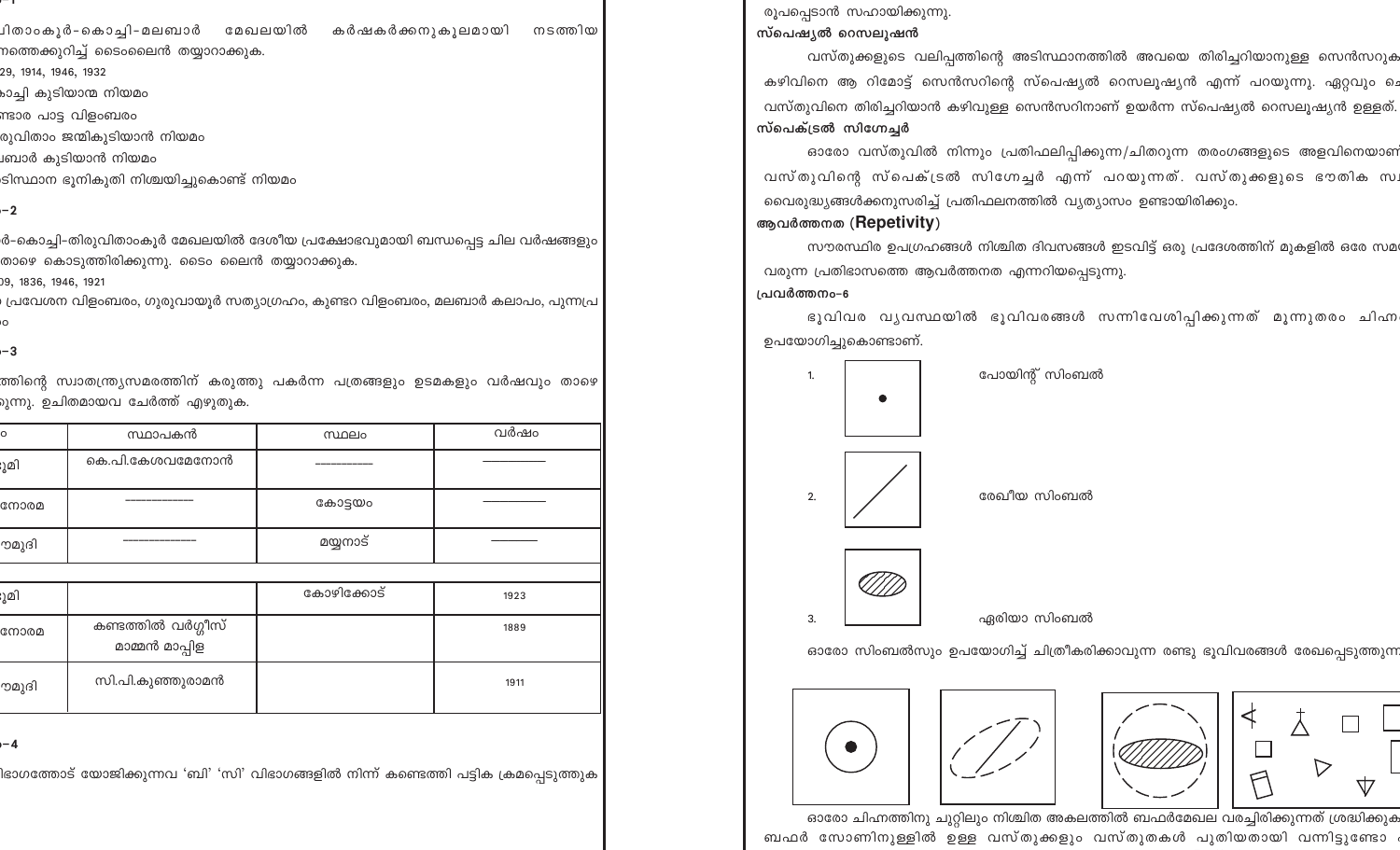കുറിപ്പുകൾ, കൊളാഷ് തുടങ്ങിയവ തയ്യാറാക്കുക.

# **Activity:**

 $\eta$ puter, <code>lnternet</code> എന്നിവ ഉപയോഗിച്ച്  $\overline{\rm GIS}$  സങ്കേതങ്ങളും പ്രവർത്തനവും ബഹിരാകാശ രംഗത്തെ നേട്ടങ്ങളും പരിചയപ്പെടുത്തൽ

# ഗന്ഥങ്ങൾ

note Sensing of the Environment (John R Jensen, Pearson Education) ndamental of GIS (Mechael N Demers - John Wiley & Sons)

# വിശകലനം (Buffering)

ർലെ വിശകലനത്തിന് വിധേയമാക്കിക്കൊണ്ട് ഒരു വിശാലമായ ഭൂപ്രദേശത്ത് നിന്ന് ആവശ്യമുള്ള വ്യൂട്ടർ ഉപയോഗിച്ച് രേഖപ്പെടുത്തി ആ സ്ഥലത്തിന്റെ വിസ്തൃതിയും സവിശേഷതകളു<mark>ം</mark> ുന്ന രീതി.

,<br>വലിപ്പമുള്ള 5 ട്രേസിങ്ങ് ഷീറ്റിൽ ഒരു പ്രത്യേക ഭൂവിഭാഗത്തിന്റെ 5 വ്യത്യസ്ത സവിശേഷതകൾ റത്ത് ചിത്രീകരിക്കുന്ന<mark>ു</mark>



| റൗലത്ത് ആക്ട്                      | ചേറ്റൂർ ശങ്കരൻ നായർ | 1897      |
|------------------------------------|---------------------|-----------|
| ഖിലാഫത്ത് പ്രസ്ഥാനം                | അലിസഹോദരൻമാർ        | ഭീമ ഹർജി  |
| ഈഴവമെമ്മോറിയൽ                      | ഡോ.പൽപ്പു           | മലബാർ ലഹള |
| തിരുവിതാംകൂർ സ്റ്റേറ്റ് കോൺഗ്രസ്സ് | 1938                | ഗാന്ധിജി  |

# പ്രവർത്തനം 11

കേരളത്തിലെ ദേശീയ പ്രസ്ഥാനത്തിന്റെ ചരിത്രം സാമൂഹ്യ പരിഷ്കരണപോരാട്ടം കൂടിയായ ഈ പ്രസ്ഥാവനക്ക് ഒരു പ്രതികരണ കുറിപ്പ് തയ്യാറാക്കുക.

മലബാർ കലാപം - 1921 - കർഷകർ - ഖിലാഫത്ത് പ്രസ്ഥാനത്തിന്റെ സ്വാധീനം - സാമ്രാജ്യത്വവി തീവ്രമതബോധം - ഉപ്പുസത്യാഗ്രഹം - പയ്യനൂർ - കെ. കേളപ്പൻ - നിയമലംഘനപ്രസ്ഥാനം - പു വയലാർ സമരം - 1946 - ദിവാനെതിരെ - ഈ പ്രക്ഷോഭങ്ങളുടെ ഭാഗമായി സാമൂഹ്യതിന്മകൾക് ഉണ്ടായ പൗരമുന്നേറ്റങ്ങൾ - വൈക്കം സത്യാഗ്രഹം - ഗുരുവായൂർ സത്യാഗ്രഹം - മെമ്മോറിയല നിവർത്തന പ്രക്ഷോഭം – നേതൃത്വം നൽകിയവർ – ദേശീയപ്രസ്ഥാന നേതാക്കന്മാർ – ദേശീയ കാഴ്ച സാമൂഹ്യ പുരോഗതി ലക്ഷ്യമിട്ട് – നടത്തിയ പ്രക്ഷോഭങ്ങൾ – സാമൂഹ്യ മാറ്റം –

കേരളത്തിന്റെ സാമൂഹ്യപുരോഗതിയിൽ നവോത്ഥാന നായകരുടെ പങ്ക് വിശകലനം ചെയ്യുക.

| വൈക്കുണ്ഡ സ്വാമി        | അദ്വൈത ദർശനം                                     |
|-------------------------|--------------------------------------------------|
| ചട്ടമ്പി സ്വാമികൾ       | ബ്രഹ്മണ മേധാവിത്വം, അനാചാരങ്ങൾ എന്നിവയ്ക്കെ      |
|                         | പ്രതികരിച്ചു സർവ്വെവിദ്യാധിരാജൻ                  |
| ശ്രീനാരായണ ഗുരുദേവൻ     | ഒരു ജാതി, ഒരു മതം, ഒരു ദൈവം                      |
| അയുങ്കാളി               | പുലയമഹാസംഭ                                       |
| വക്കംഅബ്ദുൽ ഖാദർ അലവി – | മുസ്ലീങ്ങൾക്കിടയിൽ ആധുനിക വിദ്യാഭ്യാസം പ്രചരിപ്പ |
| പി. ടി. ഭട്ടതിരിപ്പാട്  | സ്ത്രീ സ്വാതന്ത്ര്യം                             |
| സഹോദരൻ അയ്യപ്പൻ         | മിശ്രഭോജനം                                       |
|                         |                                                  |

# പ്രവർത്തനം 12

കേരളത്തിലെ ദേശീയ പ്രസ്ഥാനത്തിന് ഊർജ്ജം നൽകുന്നതിൽ കേരളത്തിലെ പത്രങ്ങൾ വഹി

സാമുഹ്യ നന്മയ്ക്കു വേണ്ടിയുള്ള ശ്രമങ്ങളിൽ വർത്തമാന പത്രങ്ങൾ നിസ്തുലമായ പങ്ക് വഹിച ദേശീയ സ്വാതന്ത്ര്യ സമരപോരാട്ടത്തിന് ശക്തി പകരുന്നതിൽ പത്രങ്ങൾക്ക് നിർണ്ണായ പങ്കുണ്ടായിരുന്നു.

മാത്യഭൂമി, അൽ അമീൻ, പ്രഭാതം, സ്വദേശാഭിമാനി, കേസരി, മലയാള മനോരമ സാമൂഹിക പ്രതി  $2.$ അനാചാരങ്ങൾക്കെതിരെ പോരാട്ടം, സത്യസഹായ വാർത്താ പ്രസിദ്ധീകരണം.

|                               | B                                 |                                       |
|-------------------------------|-----------------------------------|---------------------------------------|
| തിരുവിതാംകൂർ (1)              | 1792(5)                           | കെ. കേളപ്പൻ (2)                       |
| വയുനാൾ (2)                    | ഏറനാട്, വള്ളുവനാട് താലുക്കുകൾ (4) | തൊട്ടുകൂടായ്മക്കെതിരെ പ്രചാരം         |
| കാക്കിനാഡ കോൺഗ്രസ് (3)        | ഉപ്പ് സത്യാഗ്രഹം (2)              | പതിവ് കണക്ക് (1)                      |
| <u>1921 ലെ മലബാർ കലഹം (4)</u> | <u>മാർത്താണ്ഡ വർമ്മ (1)</u>       | <u>മലബാർ ബ്രിട്ടീഷ് നിയന്ത്രണത്ത്</u> |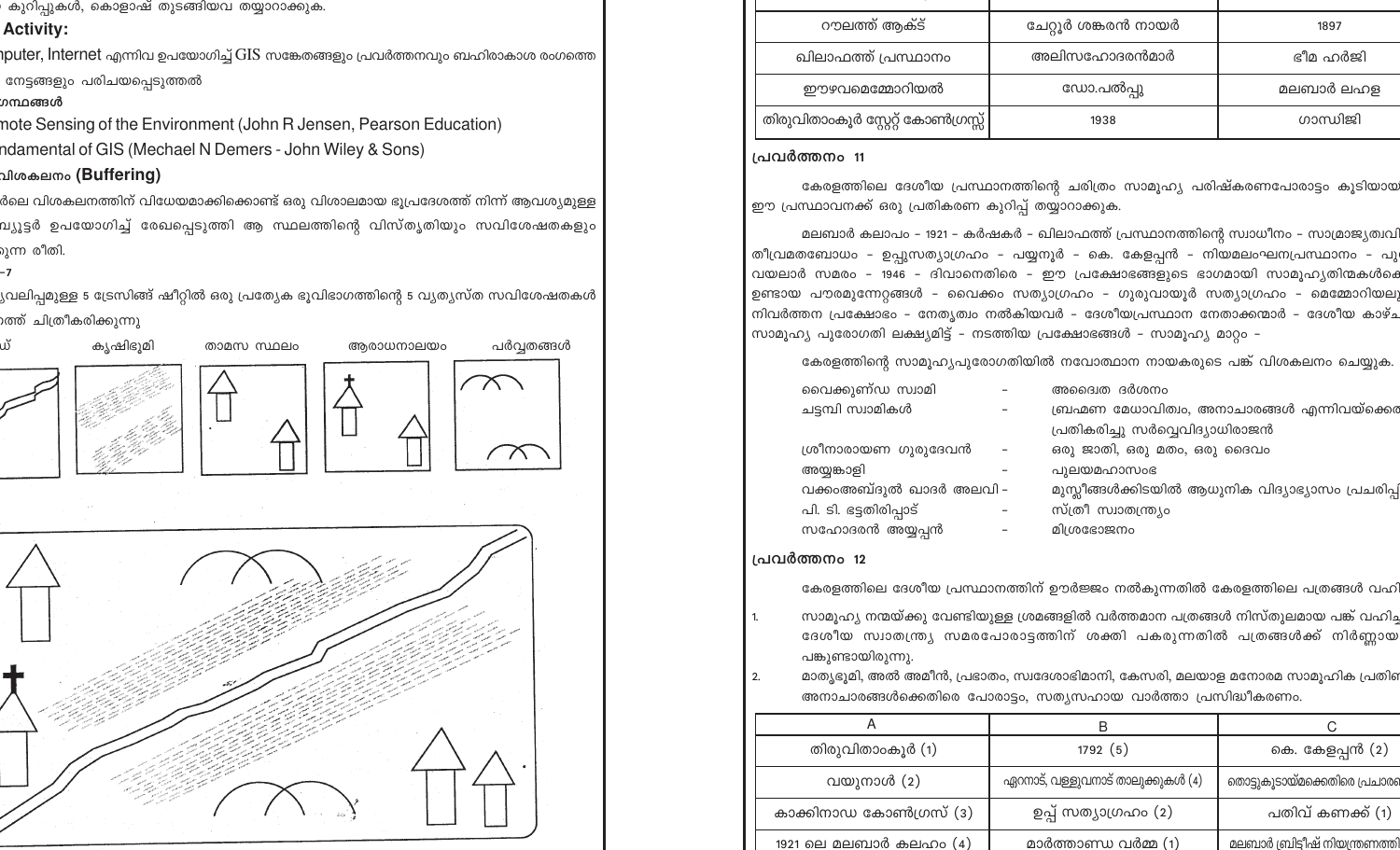.<br>ഷ് അധിനിവേശം കേരളത്തിലെ വിവിധ മേഖലകളിൽ ഉണ്ടാക്കിയ സ്വാധീനം

| കാ                                                                                                                                   | വിദ്യാഭ്യാസം                                                                                                                                                                                                                                                                            | വ്യവസായം                                                                                                                                                                                                                                                  | സാമൂഹ്യം                                                                                                                                                                                                                                               |
|--------------------------------------------------------------------------------------------------------------------------------------|-----------------------------------------------------------------------------------------------------------------------------------------------------------------------------------------------------------------------------------------------------------------------------------------|-----------------------------------------------------------------------------------------------------------------------------------------------------------------------------------------------------------------------------------------------------------|--------------------------------------------------------------------------------------------------------------------------------------------------------------------------------------------------------------------------------------------------------|
| വകുപ്പ്,<br>രിവിന്<br>ഹസിൽ<br>്യാപനം,<br>, വനഭൂമി<br>ൾ കൃഷി<br>പ്ന് ഗ്നന്താ<br>തകർച്ച,<br><b>കുമതി</b><br>രെ<br>ഷ്ഠിച്ചു.<br>ിതത്തിൽ | മതേതരത്വം,<br>പുരോഗമനപരം പുതിയ<br>വിദ്യാഭ്യാസ രീതി ജസ്യൂട്ട്<br>മിഷനറി, ബാസൽ<br>ഇവഞ്ചലിക്കൻ മിഷൻ,<br>ലണ്ടൻ മിഷൻ, ലണ്ടൻ<br>മിഷൻ സൊസൈറ്റി,<br>വിദ്യാഭ്യാസ പ്രവർത്തന<br>ങ്ങൾ ഊർജ്ജിതമായി<br>മതപരിവർത്തനം, അച്ചടി<br>നിഘണ്ടു നിർമ്മാണം,<br>ജാതി വിത്യാസമില്ലാതെ<br>വിദ്യാഭ്യാസം ലഭ്യമാക്കി. | കയർ, രാസവള വ്യവസാ<br>യങ്ങൾ ആരംഭിച്ചു.<br>മലബാർ, ഓട്, നെയ്ത്തു<br>വ്യവസായം സ്വകാര്യ<br>സംരഭകർക്ക് പ്രാധാന്യം,<br>ബാങ്ക് വായ്പ, സബ്സീ<br>ഡി, ഇന്ധനം, റെയിൽ<br>വേ, റോഡ് വികസനം<br>പരമ്പരാഗത വ്യവസായ<br>തകർച്ച പ്രാദേശിക<br>സംരംഭകർക്ക്<br>അർഹമായ സ്ഥാനമില്ല. | അടിമ വ്യാപാരം<br>ഇല്ലാതാക്കി.<br>അന്ധവിശ്വാസങ്ങൾ<br>അനാചാരങ്ങൾ<br>അവസാനിച്ചു.<br>പ്രാകൃതശിക്ഷാ രീതികൾ<br>നിർത്തലാക്കി, മിന്നാർ<br>സ്ത്രീകൾക്ക് മേൽമുണ്ട്<br>ധരിക്കാനുള്ള<br>അവകാശം.<br>വിചാരണയിലൂടെ<br>കുറ്റകാരെ കണ്ടെത്തുക<br>ഭൂനിയമം പരിഷ്ക്കരിച്ചു. |
|                                                                                                                                      |                                                                                                                                                                                                                                                                                         |                                                                                                                                                                                                                                                           |                                                                                                                                                                                                                                                        |

9

ച്ചുകാർക്കെതിരെ നടന്ന ആദ്യകാല പ്രതിരോധ പ്രക്ഷോഭങ്<mark>ങ</mark>ൾ

iാപം:– 1721-ബ്രിട്ടീഷുകാർ പാണ്ടികശാല സ്ഥാപിക്കാൻ അഞ്ചുതെങ്ങിൽ ആറ്റിങ്ങൽ മാണിയിൽ iതിച്ചു വാങ്ങി ബ്രിട്ടീഷുകാർക്ക് സ്ഥലത്തിന്റെ കുത്തക-കർഷകർ ദുരിതത്തിൽ-പാരിതോഷിക<mark>ം</mark> നൽകിയ) തിരിച്ചു വാങ്ങണമെന്ന് ജനങ്ങൾ ആവശ്യപ്പെട്ടു. പാരിതോഷികം കൊടുക്കാൻ പോയ നേതൃത്വത്തിലുള്ള 141 സ്ഥലവാസികൾ പിടികൂടി കൊന്നു. അഞ്ചുതെങ്ങ് കോട്ട ഉപരോധിച്ചു. നിന്ന് സേന വന്ന് അടിച്ചമർത്തി.

**കാവിലകം കലാപം:-** അവകാശം നഷ്ടപ്പെട്ട സാമൂതിരിയുടെ രാജകുടുംബാംഗങ്ങൾ തങ്ങളുടെ .<br>റൂകൂല്യങ്ങളും തിരിച്ചു പിടിക്കുന്നതിനുവേണ്ടി നടത്തിയ കലാപം.

<mark>ളവ:-</mark> തിരുവിതാംകൂർ ദിവാൻ, ഭരണകാര്യങ്ങളിൽ ബ്രിട്ടീഷ് റസിഡന്റിന്റെ ഇടപെടൽ മായി ഏറ്റുമുട്ടൽ – കുണ്ടറ വിള<mark>ം</mark>ബരം.

..- കൊച്ചി ദിവാൻ - ബ്രിട്ടീഷുകാരുടെ ഇടപെടൽ - ബ്രിട്ടീഷുകാരുമായി യുദ്ധ<mark>ം</mark>.

- കോട്ടയം രാജാവ് – നികുതി പിരിവ് – കുറുമ്പ്രനാട്ട് രാജാവിന് ബ്രിട്ടീഷുകാർ നൽകി, വയനാടൻ കുറിച്യർ സഹായം – 1805 നവംബർ 30ന് കൊല്ലപ്പെട്ടു.

ാപം:– സ്വതന്ത്രരായി കാട്ടിൽ ജീവിച്ച ആദിവാസികളെ അടിമകളാക്കാനുള്ള ബ്രിട്ടീഷ്ശ്രമം 

### ലാപങ്ങൾ

വള്ളുവനാട് - പള്ളിപ്പുറം - ഏറനാട്

മഞ്ചേരി കലാപം

കളത്തൂർകലാപം

മട്ടന്നൂർ കലാപം  $\overline{\phantom{a}}$ 

 $10$ 

സാധ്യതകൾ വിലയിരുത്തുക.

- 4. ഭൂമിശാസ്ത്രത്തിലെ നൂതന സങ്കേതങ്ങൾ
	- ഒരു വസ്തുവിനെയോ പ്രതിഭാസത്തെയോ കുറിക്കുന്ന വിവരങ്ങൾ സ്പർശബന്ധം കൂടാതെ സ്ഥിതി ചെയ്യുന്ന ഒരു സംവേദന ഉപകരണം വഴി മനസ്സിലാക്കുന്ന രീതിയാണ് വിദൂരസംഭ
	- വിളകളുടെ വിസ്തൃതി കീടബാധ എന്നിവയെ കുറിച്ച് അറിയുന്നതിന്
	- വനാന്തരങ്ങളിലെ കാട്ടുതീ കണ്ടെത്തുന്നതിനും വ്യാപനം തടയുന്നതിനും
	- വരൾച്ച ബാധിത പ്രദേശങ്ങൾ വെള്ളപ്പൊക്ക ബാധിത പ്രദേശങ്ങൾ കണ്ടെത്തുന്നത (പ്രകൃതിക്ഷോഭം വിലയിരുത്താൻ)

വിദൂര സംവേദനവുമായി ബന്ധപ്പെട്ട താഴെ കൊടുത്തിരിക്കുന്നവ എന്തെന്ന് വ്യക്തമാക്കു

 $\bullet$  സെൻസറുകൾക്ക് വേർതിരിച്ചറിയാൻ കഴിയുന്ന ഭൗമോപരിതല വസ്തുക്കളുടെ ഏറ്റവും കു

 $\bullet$  ഓരോ ആകാശീയ ചിത്രങ്ങളിലും തൊട്ടുമുമ്പുള്ള പ്രദേശങ്ങളുടെ ഏകദേശം 60 ശതമാനരേ

- സമുദ്രപര്യവേഷണത്തിന്
- ധാതുസമ്പത്തുകൾ കണ്ടെത്താൻ (ധാതുവിഭവ വിവരത്തിന്)
- ഭൂഗർഭജല സാധ്യതകളും പ്രദേശങ്ങളും കണ്ടെത്താൻ

 $\bullet$  ക്യാമറയോ സെൻസറോ സ്ഥാപിച്ചിരിക്കുന്നപ്രതലം

ഭാഗം ആവർത്തിച്ചു വരുന്നു. ഇതിനെ ഓവർലാപ്പ് എന്ന് പറയുന്നു.

 $\bullet$  ഓരോ വസ്തുവും പ്രതിഫലിപ്പിക്കുന്ന തരംഗങ്ങളുടെ അളവ്

 $\bullet$  ആകാശത്തുനിന്ന് ഭുപ്രതലത്തിന്റെ ചിത്രങ്ങൾ തുടർച്ചയായി എടുക്കുന്നത്.

- 
- 
- എണ്ണ പര്യവേക്ഷണത്തിന്
- 
- ഭൂവിനിയോഗ വിവരശേഖരണത്തിന്
- 
- പരിസ്ഥിതി വിവരശേഖരണത്തിന്
- 
- 
- വനവിഭവ വിവരശേഖരണത്തിന്
- 

പ്രവർത്തനം-9

സ്പെഷ്യൽ റസല്യൂഷൻ

സ്പെക്ട്രൽ സിഗ്നേച്ചർ.

ആകാശീയ ഛായാഗ്രഹണം

പ്ലാറ്റ്ഫോം

അളവ്.

ഓവർലാപ്പ്

- 
- 
- 
- 
-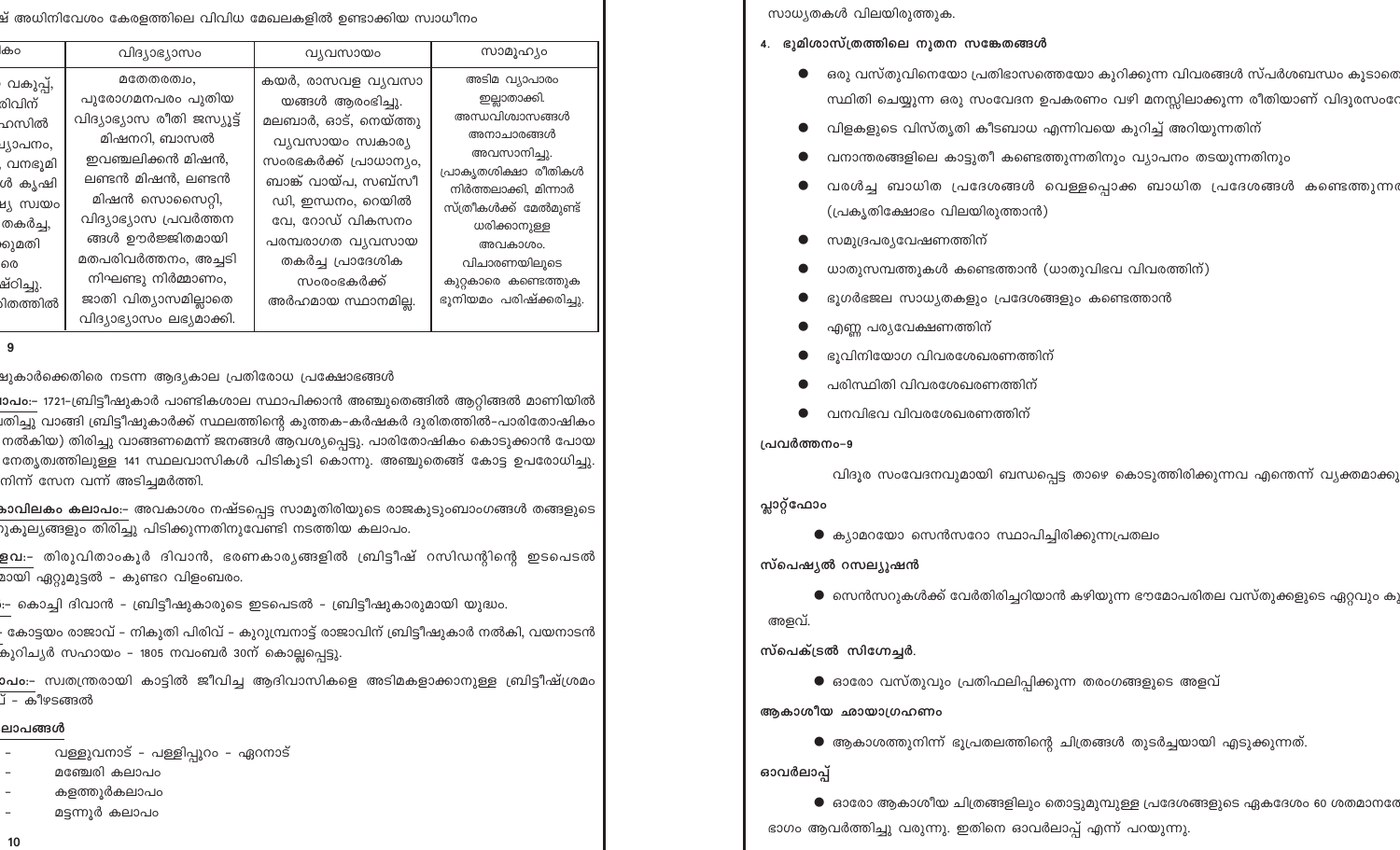| കാർഷിക രംഗം   | വിതരണം സർക്കാർ നിയന്ത്ര  തരിശു<br>ണത്തിലാക്കി. തോടുകൾ  ഉപയുക്തമാക്കി.<br>നിർമ്മിച്ചു. ഭൂപരിഷ്ക്കാര<br>നടപടികൾ. തരിശു ഭൂമി കൃഷി<br>യുക്തമാക്കി. കൃഷി ഭൂമിയെ<br>ദേവസ്വം, ബ്രഹ്മസ്വം, പണ്ടാര<br>വക എന്നിങ്ങനെ വിഭജിച്ചു.<br>കൃഷിക്കാർക്ക്<br>വായ്പ- | അണകൾ കെട്ടി. ജലസേചന ജലസേചന സൗകര്യങ്ങൾ<br>സൗകര്യങ്ങൾ വർദ്ധിപ്പിച്ചു.  ഏർപ്പെടുത്തി. കൃഷിപ്രോത്സാ<br>കാർഷികോല് പാദനം ഹിപ്പിച്ചു. അണക്കെട്ടുകൾ,<br>ഭൂമി<br>കൃഷിക്ക് | ഭൂമിയുടെ വിശദമായ സ<br>നടത്തി. വിളകൾക്ക് നി<br>യിളവ്. കുരുമുളക്, പുക<br>ചന്ദനം, സർക്കാർ കു<br>കാർഷികവികസന ന<br>കൾ                                                                       |
|---------------|--------------------------------------------------------------------------------------------------------------------------------------------------------------------------------------------------------------------------------------------------|------------------------------------------------------------------------------------------------------------------------------------------------------------------|----------------------------------------------------------------------------------------------------------------------------------------------------------------------------------------|
| റവന്യൂ നികുതി | നികുതിയിളവ്. മാടമ്പിമാരുടെ<br>കർഷകദ്രോഹ നടപടികൾ<br>അവസാനിപ്പിച്ചു.                                                                                                                                                                               | ജന്മിമാരിൽ നിന്ന് നികുതി നികുതി പിരിവ് ഉദ്യോഗസ്ഥർ                                                                                                                | യഥാർത്ഥവരുമാനം തിട്ട                                                                                                                                                                   |
| രാഗം          | ഉദ്യോഗസ്ഥന്മാർക്ക് പതിവ് ങ്ങൾ<br>കണക്ക് (ബഡ്ജറ്റ്) കർഷകർ<br>ക്ക് നികുതിയിളവ്. സർവ്വെ<br>നടത്തി- ആയകെട്ട് കണക്ക്<br>തയ്യാറാക്കി                                                                                                                   | പിരിച്ചു. പിരിവിന്റെ ചുമതല ക്ക് കഫേകൾക്ക് ആനുകൂല്യ                                                                                                               | ത്തി നികുതി നിശ്ചര<br>കർഷകരിൽ നിന്ന് േ<br>സർക്കാർ നികുതി പി<br>(ജമാബന്ദി)<br>വിശദ<br>ഭൂമിയുടെ സർവ്വെ. നികു<br>ളവ് കർഷികവിളക<br>വിവിധ ഭൂവിഭാഗങ്ങൾ<br>വിളകൾക്കും നികുതി.                 |
| വാണിജ്യം      | ആഴ്ച ചന്തകൾ ഏർപ്പെടുത്തി.  വ്യാപാര<br>കുരുമുളക്, പുകയില, അടക്ക  ചന്തകൾ സ്ഥാപിച്ചു.<br>സർക്കാർ കുത്തക, സംഭരണ<br>ശാലകൾ തുടങ്ങി. കള്ള<br>കടത്ത് തടയാൻ കസ്റ്റംസ്<br>ഗൗസ് തുറമുഖങ്ങൾ. വിഴിഞ്ഞം,<br>കുളച്ചാൽ, പൂന്തുറ തുടങ്ങി<br>പ്രമുഖമായ ചാലകമ്പോളം  | കേന്ദ്രങ്ങൾ,                                                                                                                                                     | ഉയാലാപുരം തുറമുഖം<br>വ്യാപാരകേന്ദ്രം, ബേ<br>പൊന്നാനി തുറമുഖം, വ<br>രം മെച്ചപ്പെടുത്തി. വ<br>രാജ്യങ്ങൾക്ക് കയറ്റ<br>കുരുമുളക്, തേങ്ങ, പു <mark>ക</mark><br>ചന്ദനം, തേക്ക്, സർ<br>കുത്തക |
| ഗതാഗതം        | ഗതാഗത സൗകര്യങ്ങൾ<br>വർദ്ധിപ്പിച്ചു.                                                                                                                                                                                                              | ഗതാഗതം വർദ്ധിപ്പിച്ചു.                                                                                                                                           | റോഡുകളുടെ<br>ശൂ<br>വർദ്ധിപ്പിച്ചു. പീരങ്കിറ്റ<br>സഞ്ചാരയോഗൃം, ശേ<br>കൾ.                                                                                                                |

## പ്രവർത്തനം 7

തിരുവിതാംകുർ, കൊച്ചി, മലബാർ മേഖലയിലെ കർഷകർക്കനുകൂലമായി നടത്തിയ നിയമ നിർമ്മ Time line

- പണ്ടാരപ്പ് വിളംബരം 1932
- ജന്മികൂടിയാൻ നിയമം 1865
	-

# (Repetinity)

vൗരസ്ഥിര ഉപഗ്രഹങ്ങൾ നിശ്ചിത ദിവസങ്ങൾ ഇടവിട്ട് ഒരു ഒരേ പ്രദേശത്തിന് മുകളിൽ ഒര<mark>േ</mark> രുന്ന പ്രതിഭാസം.

## **ൂരസംവേദനം**

ഃൗമോപരിതലത്തിലെ വസ്തുക്കളിൽ തട്ടി പ്രതിഫലിക്കുന്നതും വസ്തുക്കൾ സ്വയം റുന്നതുമായ ഊർജ്ജ സ്രോതസ്സുകൾ ഉപയോഗിച്ച് വിവരശേഖരണം നടത്തുന്ന രീതി (ഉദാ: ഫി)

## ദൂര സംവേദനം

ാർജം കൃത്രിമമായി പുറപ്പെടുവിച്ച് അവയുടെ പ്രതിഫലനം വഴി വിവരശേഖരണം നടത്തുന്ന റഡാർ ഇമേജിംഗ്)

# ໄວທັ

ധാറുകൾ പുറപ്പെടുവിക്കുന്ന തരംഗങ്ങൾ വസ്തുവിൽ തട്ടി പ്രതിഫലിച്ച് തിരികെ സിഗ്നലുകളായി .<br>ചീകരിക്കപ്പെടുന്നു. ഈ ചിത്രീകരണ രീതിയാണ് റഡാർ ഇമേജിംഗ്.

# യാ ചിത്രങ്ങൾ

.<br>ഗ്രിമ ഉപഗ്രഹങ്ങളിലെ സെൽനമ്പറുകൾ ഭൂതലത്തിലെ വസ്തുക്കളെ തിരിച്ചറിഞ്ഞ് വിവരങ്ങൾ ത്തിൽ ഭൂകേന്ദ്രത്തിലേക്ക് എത്തിക്കുന്നു. കമ്പ്യൂട്ടറിന്റെ സഹായത്താൽ അവ വ്യാഖ്യാനിച്ച് ിലാക്കുന്നു.

.<br>വിധ രീതിയിലുള്ള വിദൂര സംവേദനങ്ങൾ പരിചയപ്പെടുത്തു<mark>ക</mark>.

## യാഗ്രഹണം

.<br>തലത്തിൽ സ്ഥാപിച്ച സെൻസറുകളിൽ നിന്നും വിവരശേഖരണം നടത്തുന്ന രീതി.

### മ വിദൂര സംവേദനം

iലൂണുകളിലോ, വിമാനങ്ങളിലോ ഉറപ്പിച്ചിട്ടുള്ള സെൻസറുകളുടെ സഹായത്ത<mark>ാ</mark>ൽ ണം നടത്തുന്ന രീതി.

## വിദൂര സംവേദനം

്രത്രിമ ഉപഗ്രഹങ്ങളിൽ ഘടിപ്പിച്ചിട്ടുള്ള സെൻസറുകളുടെ സഹായത്തോടെ വിവരശേഖരണം ീതി.

.<br>മിൽ ആകാശീയ സർവ്വേക്ക് ചുമതലപ്പെടുത്തിയിട്ടുള്ള സ്ഥാപനങ്ങൾ?

## ൻ വ്യോമസേന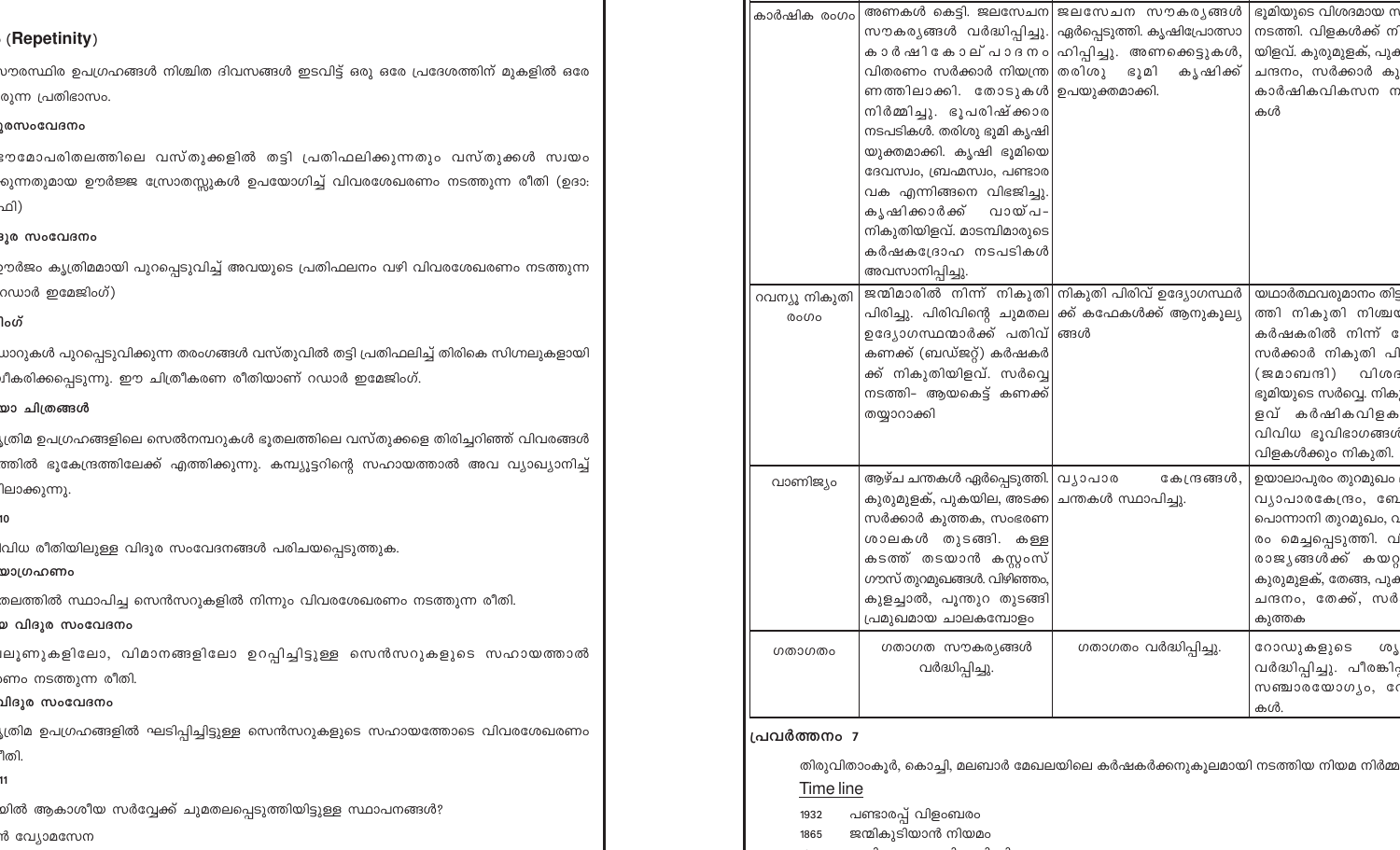| ാദരൻ അയ്യപ്പൻ | സാമൂഹ്യ നവീകരണ<br>മുന്നേറ്റങ്ങളെയും സമർത്ഥമായി<br>സംയോജിപ്പിച്ചു.                           | അഖിലത്തിരട്ട്                           |
|---------------|---------------------------------------------------------------------------------------------|-----------------------------------------|
| കെ. മാധവൻ     | മതങ്ങളുടെ ആന്തരിക സത്ത<br>ഒന്നാണെന്നും ബഹുദൈവ<br>ആരാധന യുക്തി<br>രഹിതമാണെന്നും സമർത്ഥിച്ചു. | ഒരു ജാതി ഒരു മതം ഒരു ദൈവം  <br>മനുഷ്യന് |

## 5 (സി.ഇ)

ത്തിലെ നവോത്ഥനനായകൻമാർ എന്ന വിഷയത്തെ ആസ്പദമാക്കി തയ്യാറാക്കുന്ന സെമിനാർ )ന്തെല്ലാം വസ്തുതകൾ നിങ്ങൾ ഉൾപ്പെടുത്<mark>തു</mark>ം?

<sub>1</sub>ണ്ഠസാമികൾ

മൗലവി

ാദരൻ അയ്യപ്പൻ

ാളി

രായണ ഗുരു

ട്ടതിരിപ്പാട്

സ്വാമികൾ

<u>) ത്ഥന നായകരെക്കുറിച്ചും അവരുടെ പ്രവർത്തനങ്ങളെക്കുറിച്ചും സ്വാധീനത്തെക്കുറിച്ചും </u>

# 6 (ആധുനിക കേരളത്തിലേക്ക്)

ാണ്ഡവർമ്മ, ശക്തൻ തമ്പുരാൻ, ടിപ്പു സുൽത്താൻ എന്നിവരുടെ ഭരണ പരിഷ്ക്കാരങ്ങൾ .<br>യ്യുക. സമാനതകൾ കണ്ടെത്തു<mark>ക</mark>.

| തിരുവിതാംകൂർ                           | ശക്തൻ തമ്പുരാൻ                                                 | മലബാർ                       |
|----------------------------------------|----------------------------------------------------------------|-----------------------------|
| (മാർത്താണ്ഡവർമ്മ)                      | (കൊച്ചി)                                                       | (ടിപ്പു സുൽത്താൻ)           |
|                                        | നായർ പ്രമാണിമാരായ പിള്ള  പ്രമാണിമാർക്കെതിരെ കടുത്ത             | സുശക്തമായ സൈനൃം.            |
|                                        | മാർ, തമ്പിമാർ എന്നിവരെ നടപടികൾ. രാജ്യത്തെ 10                   | അയരാജാക്കന്മാരെ തോൽ         |
|                                        | അടിച്ചമർത്തി രാജ്യത്തെ 15 കോവിലകത്തും വാതുക്കൽ                 | പ്പിച്ചു. കേന്ദ്രീകൃതഭരണം 7 |
|                                        | മാണ്ഡപത്തും വാതുക്കൽ ആയി വിഭജിച്ചു. ഓരോ                        | വകുപ്പുകൾ. രാജാവിന്റെ       |
|                                        | ആയി വിഭജിച്ചു. ഉദ്യോഗസ്ഥ  കാര്യക്കാരെ നിയമിച്ചു.               | കീഴിൽ പ്രധാനമന്ത്രി. ഓരോ    |
|                                        | ന്മാരെ നിയമിച്ച് ഒരു ഭരണ താലൂക്ക്ഗ്രാമങ്ങൾ-സർവ്വാധികൾ          | പ്രാദേശവും ഗവർണ്ണർ          |
|                                        | യന്ത്രം സൃഷ്ടിച്ചു. ക്ഷേത്രങ്ങ  ഉണ്ടായി പ്രധാനമന്ത്രി – ചുമതല. | മാരുടെ ചുമതലയിൽ.            |
|                                        | ൾക്ക് കണക്കുപരിശോധി ക്ഷേത്ര ഭരണം സർക്കാർ                       |                             |
|                                        | ക്കാനും മേൽനോട്ടം നടത്താ ഏറ്റെടുത്തു. ഇംഗ്ലീഷുകാരു             |                             |
| നും ഉദ്യോഗസ്ഥരെ നിയമിച്ചു.  മായി കരാർ. |                                                                |                             |
| രാജ്യവിസ്തൃതി വർദ്ധിപ്പിച്ചു           |                                                                |                             |
| ബ്രിട്ടീഷ് ഫ്രഞ്ച് സഹായ                |                                                                |                             |
| തേടി.                                  |                                                                |                             |

- $\bullet$  വിമാനം പറന്നുയരുന്നതിനും ഇറങ്ങുന്നതിനും തുറസ്സായ സ്ഥലം വേണം.
- $\bullet$  ഇടയ്ക്കിടെ ഇന്ധനം നിറയ്ക്കാനിറങ്ങുന്നത് ചെലവേറിയത്.
- $\bullet$  അഞ്ചോ, പത്തോ കി.മീറ്റർ ഉയരത്തിൽ നിന്ന് അതിവിസ്തൃതമായ പ്രദേശങ്ങളുടെ സ പ്രയാസമേറിയത്.

പ്രവർത്തനം-12

ഭൂവിവര വ്യവസ്ഥ എന്നാലെന്ത് ?

ഭൂതലത്തിലെ സ്ഥാനീയ വിവരങ്ങൾ കമ്പ്യൂട്ടറിൽ പാളികളായി നിവേശിപ്പിക്കുക സംഭരിച്ചുവെക്കുകയും ആവശ്യമുള്ളപ്പോൾ മാറ്റങ്ങൾ വീണ്ടെടുക്കുകയും മാറ്റങ്ങൾ വരുത്തേണ്ടതുള്ള മാറ്റങ്ങൾ വരുത്തുകയും ചിത്രങ്ങൾ ഗ്രാഫുകൾ, പട്ടികകൾ എന്നീ രൂപങ്ങളിൽ പ്രദർശിപ്പിക്കുകയും വിശക നടത്തുകയും ചെയ്യുന്നതിന് കഴിവുള്ള ഒരുപാധിയാണ് ഭൂവിവര വ്യവസ്ഥ.

റോഡ് നിർമ്മാണം മൂലം നഷ്ടമാകുന്ന വനഭൂമിയുടെ വിസ്തൃതി മനസ്സിലാക്കാൻ ഭൂറ വ്യവസ്ഥയിൽ ഉപയോഗപ്പെടുത്താവുന്ന സങ്കേതമേത്!

# ആവൃത്തി വിശകലനം

പ്രകൃതി ക്ഷോഭത്തിൽ വീടു നഷ്ട്ടപ്പെട്ടവർക്ക് ആനുകൂല്യങ്ങൾ വിതരണം ചെയ്യുന്നതി നഷ്ട്ടങ്ങൾ തിട്ടപ്പെടുത്താവുന്ന സങ്കേതമേത്.

# ആവൃത്തി വിശകലനം

സമാന സ്വഭാവമുള്ള കൈവശ ഭൂമി തിട്ടപ്പെടുത്തുന്നതിനും ഭൂനികുതി നിശ്ചയിക്കുന്നര ഉദ്യോഗസ്ഥർക്ക് പ്രയോജനപ്പെട്ടത്താവുന്ന സങ്കേതമേത്.

ഓവർലേ വിശകലനം

ഗ്ലോബൽ പൊസിഷനിംഗ് സിസ്റ്റം (GPS) എന്നാലെന്ത് ?

ഭൂമിയിലെ വലം വെക്കുന്ന 24 ഉപഗ്രഹങ്ങളിൽ നിന്നുള്ള സിഗ്നലുകളെ അടിസ്ഥാനമാക്കി പ്രദേശത്തിന്റെ അക്ഷാംശ രേഖാംശ സ്ഥാനം, ഉയരം അവിടുത്തെ സമയം എന്നിവ അറിയുന്ന ഉപയോഗിക്കുന്ന ഉപകരമാണ് ഗ്ലോബൽ പൊസിഷനിംഗ് സിസ്റ്റം.

പ്രവർത്തനം-13

ഭൂസ്ഥിര ഉപഗ്രഹങ്ങളും സൗരസ്ഥിര ഉപഗ്രഹങ്ങളും താരതമ്യം ചെയ്ത് പട്ടികപ്പെടുത്തുക.

| ഭൂസ്ഥിര ഉപഗ്രഹം                                                         | സൗരസ്ഥിര ഉപഗ്രഹം                                                 |
|-------------------------------------------------------------------------|------------------------------------------------------------------|
| ഭൂമിയിൽനിന്നും ഏകദേശം 36,000 കി.മീ. ഉയരത്തിൽ                            | ഭൂമിയിൽ നിന്നും ഏകദേശം 800 മുതര                                  |
| ഭ്രമണം ചെയ്യുന്നു.                                                      | കി.മീ.ഉയരത്തിൽ ഭ്രമണം ചെയ്യുന്നു.                                |
| എല്ലായ്പോഴും ഭൂമിയിലെ ഒരു നിശ്ചിത പ്രദേശത്തെ                            | ധ്രുവങ്ങളെ വലംവെയ്ക്കുന്നു.                                      |
| അഭീമുഖീകരിച്ച് നിലയുറപ്പിച്ചിരിക്കുന്നു.                                |                                                                  |
| ഒരു പ്രദേശത്തെ സ്ഥിരമായ വിവര ശേഖരണം                                     | ഭൂതലത്തിലെ വൃതൃസ്ത<br>പ്രദേശങ്ങ<br>വ്യത്യസ്ത സമയത്തെ വിവരശേഖരണം. |
| കാലവസ്ഥനിരീക്ഷണം വാർത്താ വിനിമയം എന്നീ<br>ആവശ്യങ്ങൾക്ക് ഉപയോഗിക്കുന്നു. | വിഭവസർവ്വേക്ക് ഉപയോഗിക്കുന്നു.                                   |
| പിത്രങ്ങൾക്ക് സന്തമസറിര ചെഗ്രഹങ്ങളുടെ സാത്ര                             | ഭാസ്ഥിര പെഗ്രഹങ്ങളിലെ പിത്രങ്ങളേക്കാൾ വ്യ                        |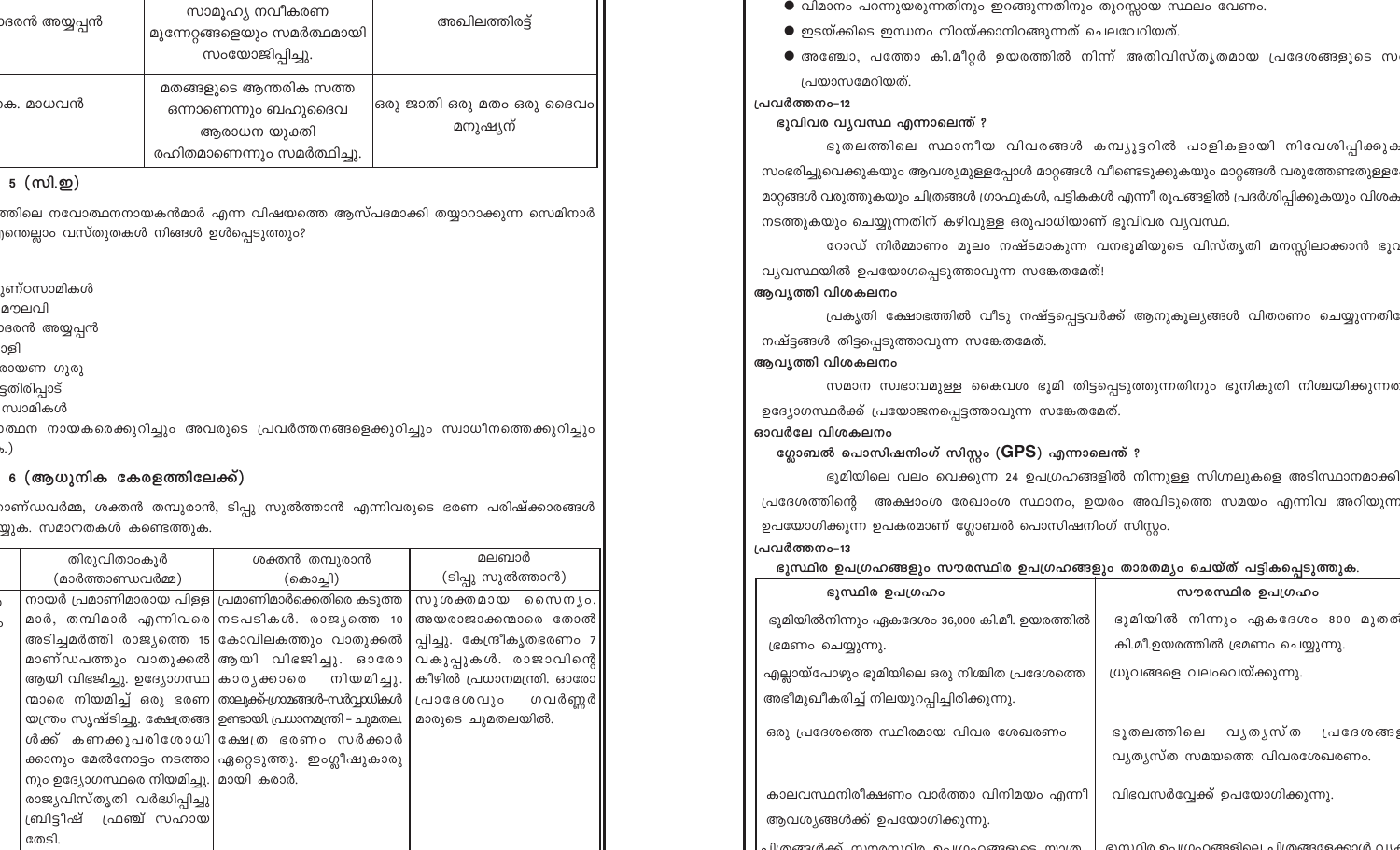| മിശാസ്ത്രപഠനത്തിൽ ഭൂവിവരവ്യവസ്ഥയുടെ സാധ്യതകൾ വിലയിരുത്തുക. ഭൂവിവരസാധ <mark>്യ</mark> ത |                                             |                                                                           |                          |
|----------------------------------------------------------------------------------------|---------------------------------------------|---------------------------------------------------------------------------|--------------------------|
| പ്പടുത്തിയിട്ടുള്ള മേഖലകൾ <mark>.</mark>                                               | സൂചന                                        |                                                                           |                          |
|                                                                                        | കൃഷിക്കാരെ ഭൂവുടമകളായി അംഗീകരിച്ചു          |                                                                           | കർഷകരുടെ മേൽ അമിത നികുതി |
| !നമാനേജ്മെന്റ് തന്ത്രങ്ങൾ ആവിഷ്ക്കരിക്കാൻ                                              | കാർഷിക വിളക്ക് നികുതി ഇളവ്                  |                                                                           | നികുതിയിളവ് പിൻവലിച്ചു   |
| ⊔തിരോധ സേനയ്ക്ക് സേനാവിന്യാസം ആസൂത്രണം ചെയ്യാൻ                                         | വിളകളെ അടിസ്ഥാനമാക്കി നികുതി                |                                                                           |                          |
|                                                                                        |                                             | കുട്ടി തിരിച്ചറിയുന്നു                                                    |                          |
| റാഡുകൾ ഹൈവേകൾ നഗരങ്ങൾ എന്നിവയുടെ ആസൂത്രണത്തിന്                                         |                                             | ബ്രിട്ടീഷുകാർ നടത്തിയ കാർഷിക നടപടി മലബാറിൽ കർഷക പ്രക്ഷോഭത്തിനു            |                          |
|                                                                                        |                                             | കാരണമായി                                                                  |                          |
| ദ്ദേശ സ്വയംഭരണ സ്ഥാപനങ്ങളുടെ പദ്ധതി ആസൂത്രണത്തിനും നടത്തിപ്പിനും                       | പ്രവർത്തനം 3                                |                                                                           |                          |
| രൽ, മരുന്ന് തുടങ്ങിയ ആവശ്യസാധനങ്ങൾ യഥാസ്ഥാനങ്ങളിൽ എത്തിക്കാൻ                           |                                             | പാശ്ചാത്യവിദ്യാഭ്യാസ സ്വാധീനംകേരള സാമൂഹ്യ പുരോഗതിയിൽ സഹായകമായി എന്നത് യാഥ |                          |
|                                                                                        | മാണ്.                                       | പുരോഗതിയെ സഹായിച്ച ഘടകം കണ്ടെത്തുകയും ഉചിതമായവ കൂട്ടിച്ചേർക്കുകയും ചെയ്യു |                          |
| )താഗതാസൂത്രണം                                                                          | ജനാധിപത്യ ആശയവും സമ്പ്രദായവും               |                                                                           |                          |
|                                                                                        | ദേശീയ ബോധം                                  |                                                                           |                          |
| ⊥കൃതിക്ഷോഭവിശകലനം                                                                      |                                             |                                                                           |                          |
| iിഭവ വിതരണ <mark>ം</mark>                                                              |                                             |                                                                           |                          |
|                                                                                        | സൂചന                                        |                                                                           |                          |
| ്രമിശാസ്ത്രപഠനം                                                                        | മതനിരപേക്ഷത                                 |                                                                           |                          |
|                                                                                        | സോഷ്യലിസ്റ്റ് ആശയം                          |                                                                           |                          |
| ൂപടനിർമ്മാണ <mark>ം</mark>                                                             | ശാസ്ത്രീയ വിദ്യാഭ്യാസ പദ്ധതി                |                                                                           |                          |
| നത്തിൽ ഭൂവിവരവ്യവസ്ഥയുടെ സാധ്യതകൾ എങ്ങനെ പ്രയോജനപ്പെടുത്താം ?                          | സാമൂഹ്യനീതി                                 |                                                                           |                          |
|                                                                                        |                                             |                                                                           |                          |
| ലവിലുള്ള ഭൂപടം വേഗത്തിലും കുറഞ്ഞ ചെലവിലും പുനർനിർമിക്കാൻ                               | CWSN  അധിക സമയം നൽകി അധ്യാപകന്റെ സഹായത്തോടെ |                                                                           |                          |
|                                                                                        | പ്രവർത്തനം-4                                |                                                                           |                          |
| ലവിലുള്ള ഭൂപടങ്ങളിൽ നിന്നും ആവശ്യാനുസരണം വിഷയാധിഷ്ഠിത ഭൂപടങ് <mark>ങ</mark> ൾ          |                                             | കോളം 1 –ൽ ഉള്ളവയോട് കോളം 2,3, എന്നിവയിൽ യോജിക്കുന്നവ തിരെഞ്ഞെടുത്ത് എഴുത  |                          |
| <sup>)</sup> മിക്കുന്നതിന്                                                             | $\overline{1}$                              | $\overline{2}$                                                            | 3                        |
| .<br>ശിട്ടോഗ്രാഫറുടെ സഹായമില്ലാതെയും ഭൂപടം നിർമ്മിക്കുന്നതിന്                          |                                             | സംഘടിച്ച് ശക്തരാകുവാനും                                                   |                          |
|                                                                                        | വേലുത്തമ്പി                                 | വിദ്യകൊണ്ട് പ്രബുദ്ധരാകുവാനും                                             | വൈക്കം സത്യാഗ്രഹ         |
| ര വിവരങ്ങൾ വിവിധ ചിത്രണരീതിയിലൂടെ പ്രദർശിപ്പിക്കുന്നത <mark>ി</mark> ന്                |                                             | ജനങ്ങളെ ആഹ്വാനം ചെയ്തു.                                                   |                          |
|                                                                                        |                                             | അയിത്തത്തിനെതിരെ പ്രചാരണം                                                 |                          |
| ,വശ്യാനുസരണം കൂടുതൽ വിവരങ്ങൾ കൂട്ടിച്ചേർത്ത് ഭൂപടങ്ങൾ നിർമ്മിക്കുന്നതിന <mark>്</mark> |                                             | നടത്താൻ കാക്കിനാഡ                                                         |                          |
|                                                                                        | വൈകുണ്ഠസ്വാമി                               | സമ്മേളനം തീരുമാനിച്ചു.                                                    | കുണ്ടറ വിളംബരം           |
| ിമാനമാതൃകകൾ നിർമ്മിക്കുന്നതിന <mark>്</mark>                                           |                                             |                                                                           |                          |
|                                                                                        |                                             | <u>ബ്രിട്ടീഷ് ഭരണത്തിനെതിരെ</u>                                           |                          |

 $\sim$  0

|| നികുതി

ജന്മിമാരെ വീണ്ടും ഭൂവുടമകളാക്കി

14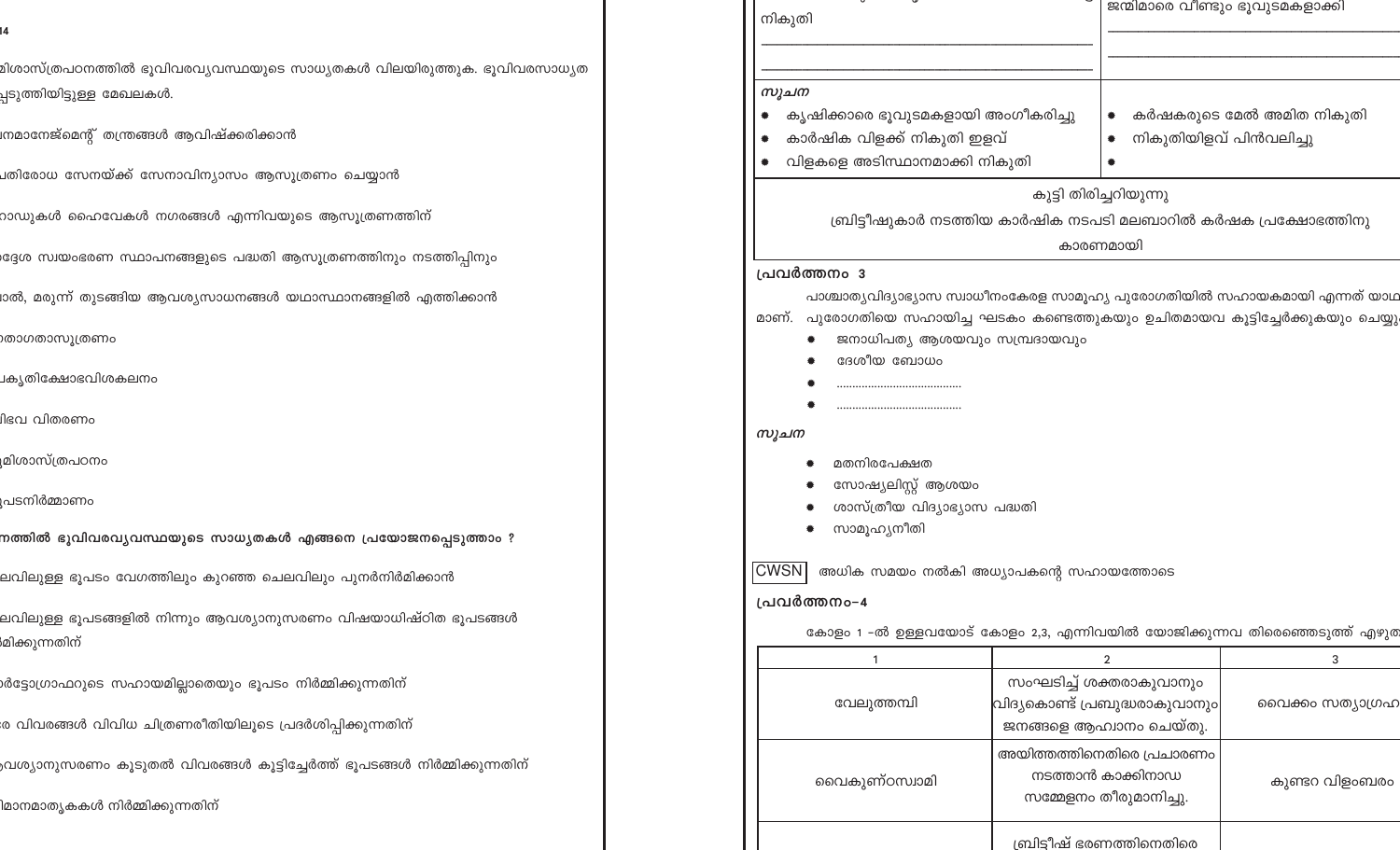# ആധുനിക കേരളത്തിലേക്ക്

### <mark>ന്തിലൂടെ കടന്നുപോകുമ്പോൾ</mark>

.<br>ശായ മധ്യകാല രാഷ്ട്രീയാവസ്ഥയിൽ നിന്ന് ശക്തവും കേന്ദ്രീകൃതവുമായ ഒരു രാജഭരണ<mark>ം</mark> ത് എങ്ങിനെയാണെന്നും കേന്ദ്രീകൃതമായ രാജാധിപത്യം ബ്രിട്ടീഷ് സാമ്രാജ്യത്വത്തിന് കീഴ്പ്പെട്ട ം കേരളത്തിന്റെ രാഷ്ട്രീയ സാമൂഹ്യജീവിതത്തിൽ സാമ്രാജ്യത്വഭരണകൂടം ചെലുത്തിയ വൈവി ,<br>ശ്രീനത്തെക്കുറിച്ചും,സാമ്രാജ്യത്വ അധിനവേശത്തിൽ നിന്ന് സ്വതന്ത്ര ഭരണ വ്യവസ്ഥയിലേക്ക<mark>്</mark> .<br>തിനെക്കുറിച്ചുമാണ് ഈ അദ്ധ്യായത്തിൽ ചർച്ച ചെയ്യുന്നത്.

### ആശയങ്ങൾ

നൂറ്റാണ്ടിൽ തിരുവിതാംകൂർ,കൊച്ചി, മലബാർ പ്രദേശങ്ങളിൽ കേന്ദ്രീകൃത രാജഭരണവ<mark>്യ</mark>വസ്ഥ ു. പാശ്ചാത്യ വിദ്യാഭ്യാസവും നിയമനിർമ്മാണവും കേരള സമൂഹത്തിൽ മാറ്റമുണ്ടാക്കി. സാമൂഹ്യ പസ്ഥാനങ്ങളും കർഷകമുന്നേറ്റങ്ങളുമാണ് സാമൂഹ്യ പുരോഗതിയും സാമ്പത്തിക അഭിവൃദ്ധിയ<mark>ു</mark> ദേശീയ പ്രസ്ഥാനത്തിന്റെ ശക്തമായ പ്രവർത്തനങ്ങൾ മലബാർ,കൊച്ചി,തിരുവിതാംകൂർ മേഖല ജാതി-മത വിവേചനത്തിനും സാമൂഹ്യ അനാചാരങ്ങൾക്കും എതിരേയുള്ളതും കൂടിയാണ് ദേശീയ പ്രസ്ഥാന ചരിത്രം ആധുനിക കലാരൂപങ്ങളുടെയും സാഹിത്യത്തിന്റെയുംകടന്നുവര .<br>മിന്റെ പാശ്ചാത്യ സമ്പർക്കം കാരണമായി.

.<br>ദിതാംകൂർ-കൊച്ചി,മലബാർ എന്നീ പ്രദേശങ്ങൾ ഭൂപടത്തിൽ കണ്ടെത്തുക. ലൈബ്രറി, സി.ഡി, .<br>കൾ എന്നിവയുടെ സഹായത്തോടെ ആധുനിക കേരളത്തിലെ ഭരണ പരിഷ്കരണവു<mark>ം</mark> വർമ്മ–ടിപ്പു സുൽത്താൻ–ശക്തൻ തമ്പുരാൻ എന്നിവരുടെ ഭരണ പരിഷ്കാരവും താരതമ്യം

.<br>1താംകൂർ കൊച്ചി മലബാർ മേഖലകളിൽ കർഷകർക്ക് അനുകൂലമായി നടപ്പിലാക്കിയ നിയമ .<br>തക്കുറിച്ചും, ദേശീയ പ്രസ്ഥാനത്തെക്കുറിച്ചും, നവോത്ഥാന നായകരെക്കുറിച്ചും പതിപ്പ<mark>്</mark>

## <u>പ്രവർത്തനങ്ങൾ</u>

രാണ്ഡവർമ്മ, ശക്തൻ തമ്പുരാൻ, ടിപ്പുസുൽത്താൻ എന്നിവരുടെ ഭരണ പരിഷ്കാരങ്ങൾ താര ,യും സമാനതകൾ കണ്ടെത്തുകയു<mark>ം</mark> ചെയ്യുക.

.<br>നാടുവാഴികളെ ഒതുക്കി-ജലസേചന സൗകര്യങ്ങൾ-ഭൂസർവേ-നികുതി പരിഷ്കരണ<mark>ം</mark>-കർഷക ടികൾ–കേന്ദ്രീകൃതഭരണം–ശക്തമായ രാജവാഴ്ച–റവന്യൂ പരിഷ്കരണം– ഗതാഗതം– തുറമുഖം ർദ്ധിപിക്കാൻ നടപടി-വാണിജ്യ-വ്യാപാര-വികസന നടപടി- ബഡ്ജറ്റ്- കാർഷിക ഉൽപാദനം-

.<br>ന് ഭരണ പരിഷ്കാരങ്ങളുമായി താരതമ്യം ചെയ്യുക. ആധുനിക കേരളത്തിന്റെ ഭരണ പരിഷ<mark>്</mark>കാര .<br>തറയിടുന്നതിൽ ഈ ഭരണാധികാരികളുടെ പരിഷ്കാരങ്ങൾ സ്വാധീനിച്ചിട്ടുണ്ടെന്ന് തിരിച്ചറിയുന്നു.)

<u> നൽത്താൻ നടപാക്കിയ കാർഷിക ചരിഷ്കാരവാപത്ഥീടിഷുകാർ നടപാക്കിയ കാർഷിക ചരി</u>

### ട്ടന്ധ്രാമുമും സാമ്പരത്തെ പ്രശ്നങ്ങളുട

### പാഠഭാഗത്തെ സംബന്ധിച്ച്

ജനസംഖ്യ അതിന്റെ പ്രാധാന്യം, വളർച്ച, കാരണങ്ങൾ, പ്രശ്നങ്ങൾ എന്നിവയെ സംബന വിവരങ്ങൾ ശേഖരിച്ച് അവലോകനം ചെയ്ത് നിഗമനങ്ങളിൽ എത്തിച്ചേരുന്നതിന്.

സാമൂഹ്യവും സാമ്പത്തികവും സാംസ്കാരികമായ പുരോഗതി കൈവരിക്കുന്നതിന് മാനവ റ ശേഷിയെ പ്രയോജനപ്പെടുത്തേണ്ടതുണ്ട്. മാനവ വിഭവ ശേഷി പ്രദാനം ചെയ്യുന്നതിന് ഒരു രാജ്യ ജനസംഖ്യയാണ്. അതിനാൽ ജനസംഖ്യ, രാഷ്ട്രപുരോഗതിയിൽ അതിന്റെ സ്വാധീനം, ലോകജനസ കാരള ജനസംഖ്യ തുടങ്ങിയവയുടെ താരതമ്യ പഠനത്തിന് ഈ അധ്യായം അവസരമൊരുക്ക അതോടൊപ്പം ജനസംഖ്യാ വർദ്ധനവിനെക്കുറിച്ചും അതുമൂലമുണ്ടാകുന്ന പ്രശ്നങ്ങളെക്കുറിച്ചും അവണേ സൃഷ്ടിക്കാൻ ഈ പാഠഭാഗം ശ്രമിക്കുന്നു.

നിശ്ചിത കാലത്ത് ഒരു രാജ്യത്ത് താമസിക്കുന്ന ജനങ്ങളുടെ ആകെ എണ്ണത്തെ ആ രാജ്യത്തെ ജനസംഖ്യ എന്ന് പറയുന്നു.

## പ്രവർത്തനങ്ങൾ

### പ്രവർത്തനം-1

ജനസംഖ്യാ പഠനത്തിന്റെ ആവശ്യകത വ്യക്തമാക്കുന്ന പട്ടിക പൂർത്തീകരിക്കാൻ കുട്ടിക ആവശ്യപ്പെടുന്നു.

|                       | $\blacktriangleright$ ഉല്പാദനത്തിനാവശ്യമായ മാനവശേഷിയുടെ ലഭ്യതയറിയാൻ |  |
|-----------------------|---------------------------------------------------------------------|--|
| $\blacktriangleright$ |                                                                     |  |
| $\blacktriangleright$ |                                                                     |  |
| $\blacktriangleright$ |                                                                     |  |
| $\blacktriangleright$ |                                                                     |  |
| $\blacktriangleright$ |                                                                     |  |
| $\blacktriangleright$ |                                                                     |  |

## സൂചന

- അടിസ്ഥാന സൗകര്യങ്ങളുടെ ആവശ്യം തിട്ടപ്പെടുത്താൻ

- 
- 

- 
- 

– ഉല്പന്നങ്ങളുടെയും സേനങ്ങളുടെയും ആവശ്യം തിട്ടപ്പെടുത്താൻ

- ഒരു ജനതയുടെ സാമൂഹ്യ സാംസ്കാരിക ഘടന മനസ്സിലാക്കാൻ
- മറ്റ് രാജ്യങ്ങളുടെ ജനസംഖ്യയുമായി താരതമ്യം ചെയ്യാൻ
- ജീവിത നിലവാരത്തിന്റെ മേന്മ വിലയിരുത്താൻ
- $\sim$  1.000  $\sim$  1.000  $\sim$  1.000  $\sim$  1.000  $\sim$  1.000  $\sim$  1.000  $\sim$  1.000  $\sim$  1.000  $\sim$

സെൻസസ് (കാനേഷുമാ ഒരു നിശ്ചിത കാലയളവിൽ രാജ്യത്ത് താമസിക്കുന്ന ജനം സംബന്ധിക്കുന്ന വി വിവരങ്ങളുടെ ശേഖരണ കൂട്ടിച്ചേർക്കലും വിശകലറ പ്രസിദ്ധീകരണവാര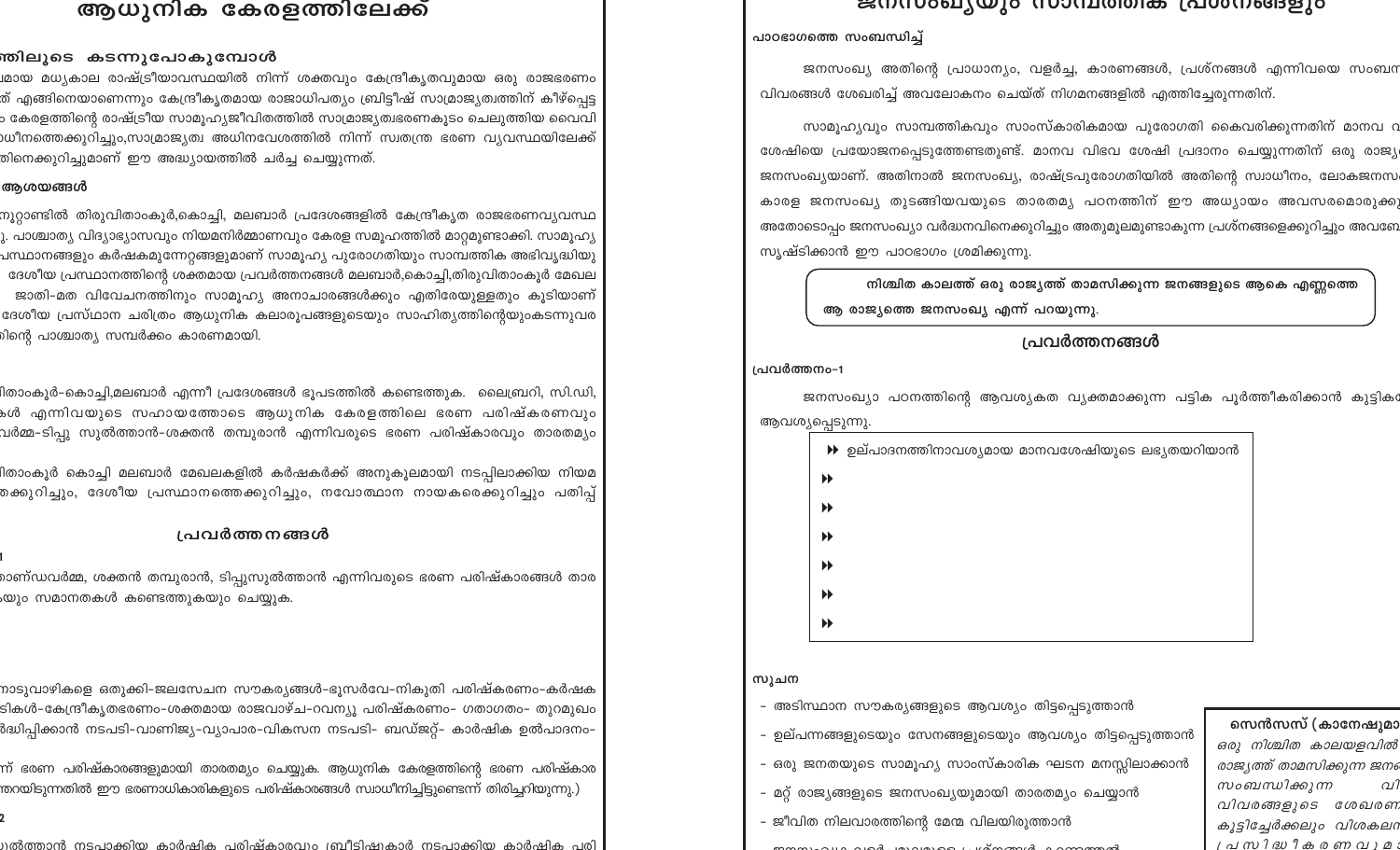|  | ക്കുന്നു. അതിന്റെ അടിസ്ഥാനത്തിൽ ഒരു ജനസംഖ്യാ പിരമിഡ് വരച്ച് ആശ്രതത <mark>്</mark> വ നിരക്ക് |  |  |  |  |
|--|---------------------------------------------------------------------------------------------|--|--|--|--|
|  |                                                                                             |  |  |  |  |

| ഗങ്ങൾ                      | വയസ്സ് | തൊഴിൽ              |
|----------------------------|--------|--------------------|
| മ്പ്ലൻ                     | 78     | ஜ்                 |
| മശ്ശി                      | 70     | ஜ்                 |
| ന്റ                        | 54     | കച്ചവടം            |
| ۩                          | 48     | സഹകരണ സ്റ്റോർ      |
| ഹാദരി                      | 28     | കമ്പനി             |
| ഹാദരി ഭർത്താവ്             | 34     | ഡൈവർ               |
| ഹാദരീ പുത്രൻ               | 08     | ഇല്ല (വിദ്യാർത്ഥി) |
| ഹാദരീ പുത <mark>്രി</mark> | 04     | ஜ்                 |
|                            |        | ഇല്ല (വിദ്യാർത്ഥി) |

.<br>ിതത്വനിരക്ക് :

തൊഴിൽ ചെയ്യാത്തവരുടെ എണ്ണം × 100

തൊഴിൽ ചെയ്യുന്നവരുടെ എണ്ണം

ഇവിടെ 4 പേർ തൊഴിൽ ചെയ്യുന്നു.

6 പേർ തൊഴിൽ ചെയ്യാത്തവരാണ്.

$$
\therefore \frac{6}{4}x100 = \frac{600}{4} = 150\%
$$



11 വസസ്യ വാര്യുമൊവും 60 വസസിന് യക്കിവമൈവും അംഗരിതമുടെ ഗണത്തിൽ ചെറുത്ത

| പ്രവർത്തനം - 11                                 |                                           |  |                                      |                     |  |  |  |
|-------------------------------------------------|-------------------------------------------|--|--------------------------------------|---------------------|--|--|--|
|                                                 | പോർട്ടുഗീസ് ബന്ധത്തിന്റെ ഫലങ്ങൾ           |  |                                      |                     |  |  |  |
|                                                 | എ                                         |  | ശാസ്ത്രീയ കൃഷി രീതി                  |                     |  |  |  |
|                                                 | வி                                        |  |                                      |                     |  |  |  |
|                                                 | സി                                        |  | കൃസ്തുമത വ്യാപനം                     | <b>COISD MONBOY</b> |  |  |  |
|                                                 |                                           |  | (ലത്തീൻ വൽകരണം)                      |                     |  |  |  |
|                                                 | ഡി                                        |  | അറബികളുമായുള്ള വാണിജ്യത്തിന് അന്ത്യം |                     |  |  |  |
|                                                 | ഇ                                         |  | ചവിട്ടുനാടകം, മറ്റ് കലകൾ             |                     |  |  |  |
|                                                 | എഫ്                                       |  | വാസ്തുവിദ്യ                          |                     |  |  |  |
|                                                 | $CWSN$ ചാർട്ട് പ്രദർശിപ്പിക്കുക           |  |                                      |                     |  |  |  |
|                                                 | പ്രവർത്തനം - 12                           |  |                                      |                     |  |  |  |
| ചുവടെ കൊടുത്തിരിക്കുന്ന ടൈം ലൈൻ ക്രമപ്പെടുത്തുക |                                           |  |                                      |                     |  |  |  |
|                                                 | 1498 - പോർച്ചുഗീസ് പതനം                   |  |                                      |                     |  |  |  |
|                                                 | - വാസ്കോഡ ഗാമയുടെ രണ്ടാം സന്ദർശനം<br>1500 |  |                                      |                     |  |  |  |
|                                                 | – കമ്പ്രാളിന്റെ വരവ്<br>1502              |  |                                      |                     |  |  |  |
|                                                 | - കൂനൻ കുരിശ് സത്യം<br>1599               |  |                                      |                     |  |  |  |
|                                                 | - ഉദയം പേരൂർ സുന്നഹദോസ്<br>1658           |  |                                      |                     |  |  |  |
|                                                 | 1962                                      |  | - പോർട്ടുഗീസ് പതനം                   |                     |  |  |  |
|                                                 |                                           |  | 1963  - ഡച്ച് പോർച്ചുഗീസ് സഖ്യം      |                     |  |  |  |

## തുടർ പ്രവർത്തനങ്ങൾ

- മധ്യകാല ഘട്ടത്തിലെ വിചാരണ രീതികൾ, ശിക്ഷരീതികൾ ഇവയിലെ ജാതി വിവേചനം കണെ  $\mathbf{1}$ ഇന്നത്തെ ശിക്ഷാരീതികളുമായി ഇതിനെ താരതമ്യം ചെയ്യുക?
- കുഞ്ഞാലിമരക്കാരെക്കുറിച്ചുള്ള എസ് ഐല ഇ ടി സി.ഡി. പ്രദർശിപ്പിച്ച് വൈദേശികാധിപത്യത  $2.$ തിരെ മരക്കാർമാരുടെ പങ്ക് ചർച്ച ചെയ്ത് കുറിപ്പ് തയ്യാറാക്കുക.
- ഡച്ചു സ്വാധീനം കേരളത്തിന്റെ കാർഷിക വ്യാവസായിക മേഖലയിലും ചികിത്സാ രംഗത്തും ;  $3.$ ക്കിയ സ്വാധീനം വിലയിരുത്തുക.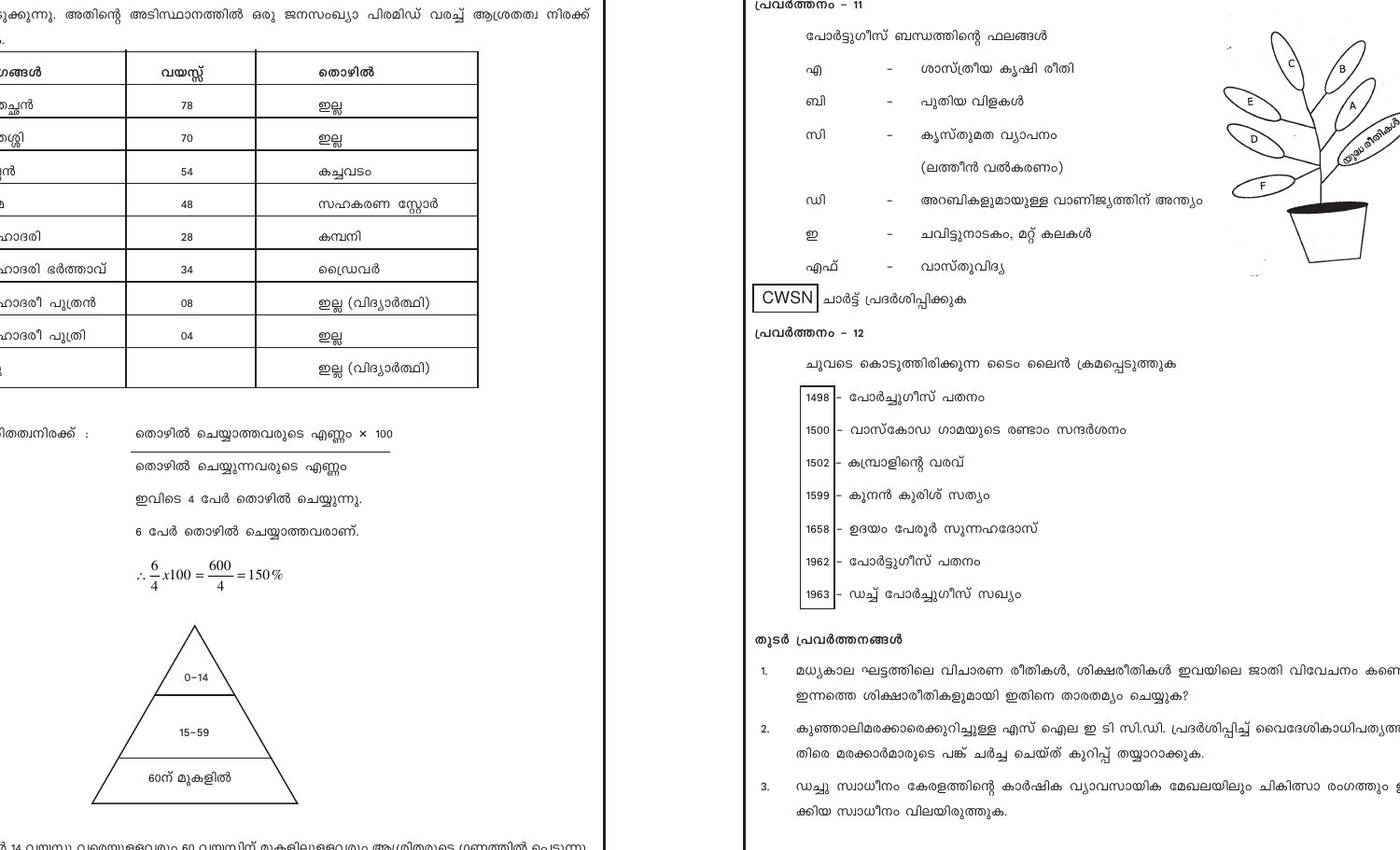)ദേശീയർ: പാണ്ഡികൾ, പോളർ തുടങ്ങിയ കച്ചവടക്കാർ

ാപ്പിലെ ഗിൽഡുകളുടെ അധികാരവും സവിശേഷതകളുമുള്ളവരായിരുന്നു.

്വവണ്ണവും മണിഗ്രാമും

 $\mathrm{sN} \, |$ അധിക സമയം നൽകി പൂർത്തിയാക്കുക

-9

.<br>ളത്തിന്റെ ഭൂപടത്തിൽ മധ്യകാല കേരളത്തിലെ വാണിജ്യ കേന്ദ്രങ്ങൾ സ്ഥാന നിർണയം ചെയ്യുക

ർ, കൊച്ചി, കൊടുങ്ങല്ലൂർ, കോട്ടക്കൽ, പൊന്നാനി, വിഴിഞ്ഞം.

 $-10$ 

രണ ചാർട്ട് പൂർത്തിയാക്കുക.



്രാമവേദേശശ്രം ഒരാശക്ക ഒരു ദഥസം ശരാശരി 2400 കലോറി ഊർജ്ജമെങ്കിലും ആവശ്യമാണ്. എന്നാൽ നഗര പ്രദേശങ്ങളിൽ 2200 കലോറി ഊർജ്ജം ആവശ്യമാണ്. ഇത്രയും ഊർജ്ജം സംഭരിക്കാനുള്ള ഭക്ഷണം ഒരാൾക്ക് ലഭ്യമാകണം. അതിനു കഴിയാതെ വരുമ്പോൾ അയാൾ ദാരിദ്ര്യ രേഖക്കു താഴെയാണെന്ന് കണക്കാക്കപ്പെടുന്നു.

സ്ത്രീ പുരുഷ അനുപാതം (സെക്സ് റേഷ്യോ)

ജനസംഖ്യയിൽ ഓരോ 1000 പുരുഷനും എത്ര സ്ത്രീകൾ എന്നതാണ് സ്ത്രീ പുരുഷ അനു എന്നതുകൊണ്ട് ഉദ്ദേശിക്കുന്നത്. 2001 ലെ സെൻസസ് അനുസരിച്ച് ഇന്ത്യയിൽ 1000 ന് 933 സ്മ്ര ഉള്ളപ്പോൾ കേരളത്തിൽ ഇത് 1000ന് 1058 ആണ്. സ്ത്രീ മരണ നിരക്ക് കൂടുന്നതാണ് ഇന്ത്യയിൽ പുരുഷ അനുപാതം കുറിയാനുള്ള ഒരു പ്രധാന കാരണം. സ്ത്രീ മരണ നിരക്ക് കുറക്കുന്നതിന് സാമ്പ രംഗത്ത് കൂടുതൽ ആസൂത്രിത പരിപാടികൾ നാം നടപ്പിലാക്കിക്കൊണ്ടിരിക്കുകയാണ്.

മെച്ചപ്പെട്ട ആരോഗ്യം, സാക്ഷരത, ഉയർന്ന ജീവിത നിലവാരം, സാമ്പത്തിക ഭദ്രത തുടങ കൊണ്ടാണ് കേരളത്തിൽ സ്ത്രീ പുരുഷ അനുപാതം ഉയർന്നു നിൽക്കുന്നത്.

| ക്രമനമ്പർ      | രാജ്യം      | സ്ത്രീപുരുഷ അനുപാതം |  |  |
|----------------|-------------|---------------------|--|--|
|                |             | 1000 പുരുഷൻ         |  |  |
| $\mathbf{1}$   |             | 933                 |  |  |
|                | ഇന്ത്യ      |                     |  |  |
| $\overline{2}$ | പാക്കിസ്ഥാൻ | 938                 |  |  |
| 3              | ചൈന         | 944                 |  |  |
| 4              | ബംഗ്ലാദേശ്  | 953                 |  |  |
| 5              | ഇന്തോനേഷ്യ  | 1004                |  |  |
| 6              | നൈജീരിയ     | 1016                |  |  |
| $\overline{7}$ | ബ്രസീൽ      | 1025                |  |  |
| 8              | യു.എസ്.എ.   | 1029                |  |  |
| 9              | ജപ്പാൻ      | 1041                |  |  |
|                |             |                     |  |  |

ചില രാജ്യങ്ങളിലെ സ്ത്രീ പുരുഷ അനുപാതം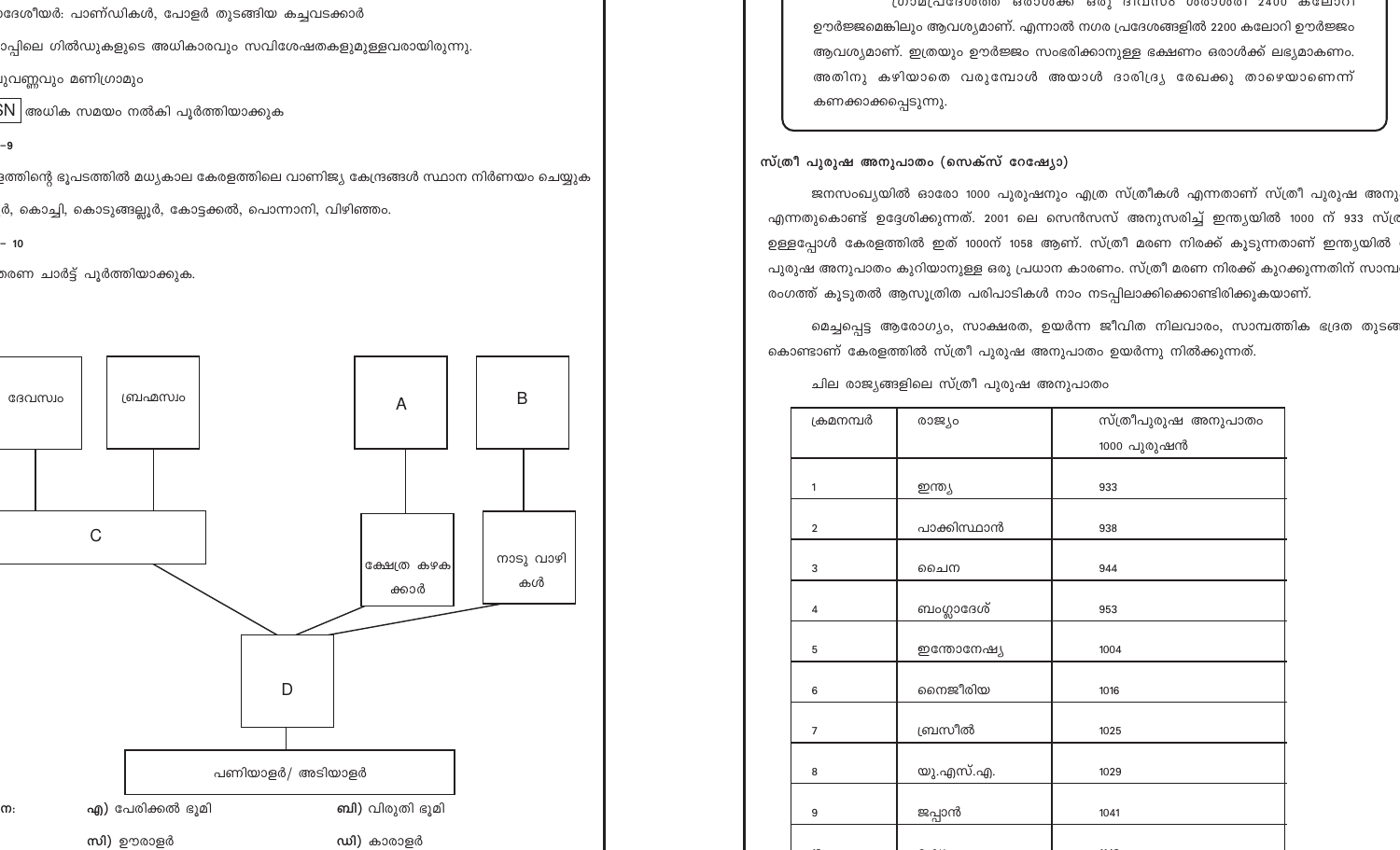ാസ്ത്രീയമായ വിഭവ ചുഷണം, ചേരികളുടെ വളർച്ച, ശുചിത്വമില്ലായ്മ, പരിസര മലിനീകരണം, പ്പ വ്യാധികൾ തുടങ്ങിയവ

.<br>ശിഷിക മേഖലയുടെ തകർച്ച, പരമ്പരാഗത വ്യവസായങ്ങളുടെ തകർച്ച, വ്യവസായ ംരംഭങ്ങളുടെ കുറവ്, സേവന മേഖല വേണ്ടത്ര വികസിക്കാത്തത്, മൂലധനത്തിന്റെ കുറവ്, റഞ്ഞ സംരംഭകത്വശേഷി, യന്ത്രവൽകരണം, കാര്യക്ഷമതയില്ലാത്ത വിദ്യാഭ്യാസ സമ്പ്രദായം. ർപ്പിട പ്രശ്നം

<mark>ഷരതയും അജ്ഞതയും, കുറഞ്ഞ മരണനിരക്ക്, വർദ്ധിച്ച ജനനിരക്ക്,</mark> ശൈശവ വിവാഹം, പകർച്ച ട നിയന്ത്രണം, ഉയർന്ന പ്രതില്പാദന ശേഷി, മതപരമായ വിശ<mark>്</mark>വാസങ്ങൾ തുടരെതുടരെയുള്ള , കൂട്ടുകുടുംബ സമ്പ്രദായം.

ംബത്തിലെ അംഗസംഖ്യ വർദ്ധിക്കുമ്പോഴുണ്ടാകുന്ന പ്രശ്നങ്ങൾ അതിന്റെ ഫലമായി

ും വർദ്ധിച്ചുകൊണ്ടിരിക്കുന്ന ജനസംഖ്യ എന്തെല്ലാം പ്രശ്നങ്ങൾ സൃഷ്ടിക്കാൻ കാരണമാകുന്നു

റുറിച്ച് ഒരു ചർച്ച സംഘടിപ്പിക്കുന്നു. ഗ്രൂപ്പടിസ്ഥാനത്തിലുള്ള പ്രതികരണം വിലയിരുത്തുകയു<mark>ം</mark>



ന്റ സഹായത്തോടുകൂടി ക്രോഡീകരിക്കുകയും ചെയ്യുന്നു.

തിച്ചേരേണ്ട ആശയങ്ങൾ

പശ്നങ്ങൾ

രാഴിലില്ലായ്മ

ഥിതി പ്രശ്നങ്ങൾ

രിദ്ര്യം



നാടുവാഴികൾ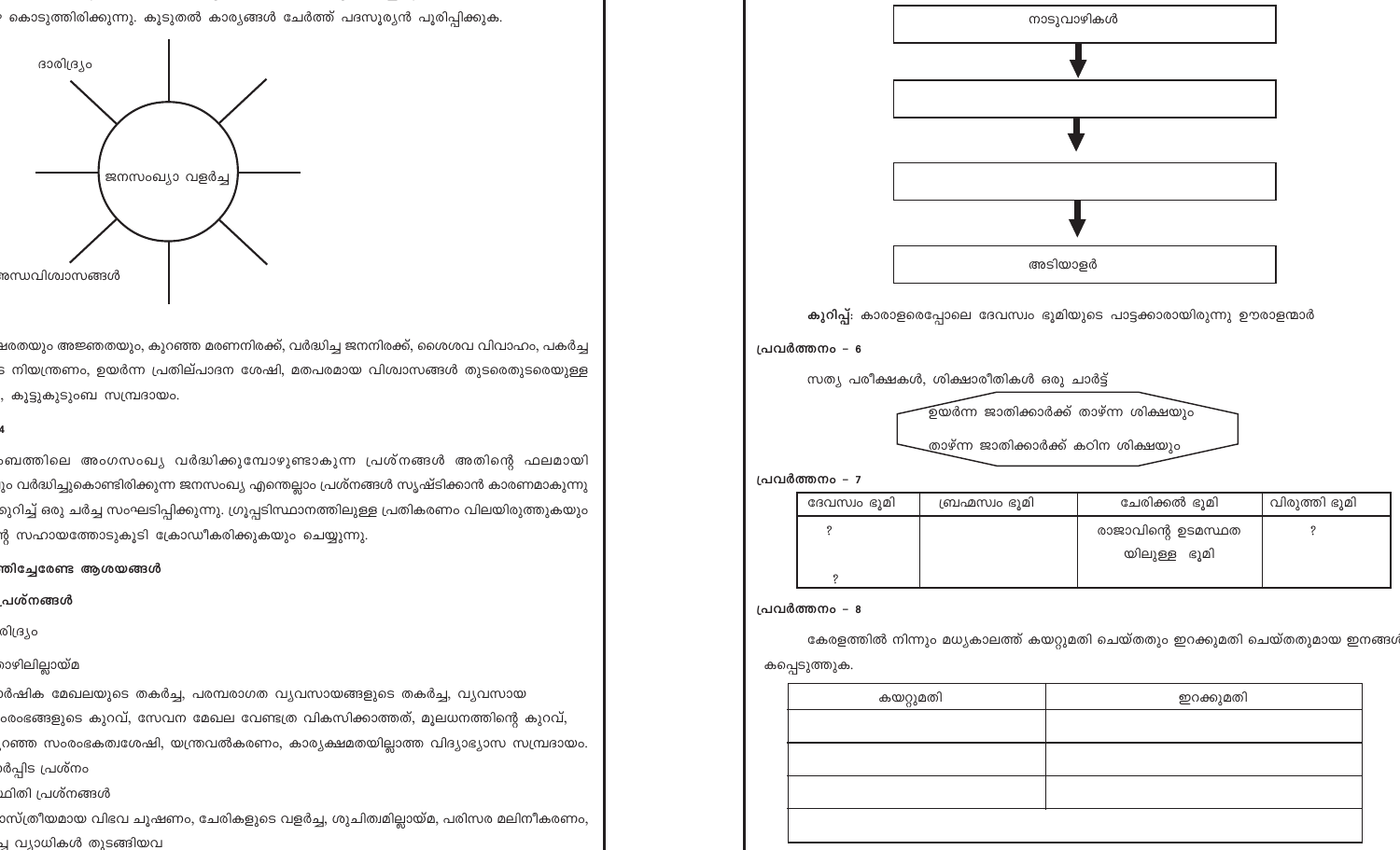| സൂപ്പറ                   | mingowoo                       |  |
|--------------------------|--------------------------------|--|
| ിപ്പ് സ്വരൂപം -          | കോഴിക്കോട്                     |  |
| പ് സ്വരൂപം -             | കൊച്ചി                         |  |
| സ്വരൂപം –                | വേണാട്                         |  |
| തു സ്വരൂപം - കൊട്ടാരക്കര |                                |  |
|                          | പാലക്കാട്                      |  |
|                          |                                |  |
|                          | ജില്ലകൾ                        |  |
| മുനാട് -                 | കണ്ണൂർ, കാസർഗോഡ്               |  |
| നാട് –                   | വടകര (കോഴിക്കോട്) വയനാട്       |  |
|                          | കൊല്ലം, തിരുവനന്തപുരം ഭാഗങ്ങൾ  |  |
| າຣັ -                    | മലപ്പുറം                       |  |
|                          | പത്തനംതിട്ട, ആലപ്പുഴ ഭാഗങ്ങൾ   |  |
| າວຮັ –                   | മലപ്പുറം                       |  |
| )ຣັ –                    | മലപ്പുറം                       |  |
| $\breve{\mathsf{s}}$ -   | കോഴിക്കോട്                     |  |
| ലി നാട് –                | കോട്ടയം ജില്ലയുടെ കിഴക്ക് ഭാഗം |  |
| ≬ ຕວຣັ −                 | എറണാകുളം, തൃശൂർ ഭാഗങ്ങൾ        |  |
| റയൂർ നാട് -              | പാലക്കാട്                      |  |
| ິ <sup>ກ</sup> ຕາວຣັ     | വയനാട് (വടക്ക്)                |  |
|                          |                                |  |
| - 4                      |                                |  |
| ങൾ                       | ഭരണാധികാരികൾ                   |  |
| ിരൂപം -                  | കോലത്തിരി                      |  |
| ിപ്പ് സ്വരൂപം -          | സാമൂതിരി                       |  |
| :വ് സ്വരൂപം -            | കൊച്ചിരാജാവ്                   |  |

സംഘടിപ്പിക്കുന്നു. അതിലേക്ക് ചെറുപ്രബന്ധങ്ങൾ അവതരിപ്പിക്കാൻ ഗ്രൂപ്പുകൾക്ക് അവസരം നൽകു എത്തിച്ചേരേണ്ട നിഗമനങ്ങൾ എന്തൊക്കെയാവും സൂചന: രാജ്യങ്ങളുടെ വികസന നയത്തിൽ ജനസംഖ്യാ നയം പ്രധാനമാണ്. ജനസംഖ്യാ നയത്തിന്റെ ആവശ്യകത ഒരു രാജ്യത്തിന്റെ സമ്പദ് വ്യവസ്ഥ മെച്ചപ്പെടുത്താൻ  $\mathbf{1}$ സമ്പദ് വ്യവസ്ഥക്ക് അനുയോജ്യമായ ജനസംഖ്യ നിലനിർത്താൻ  $2.$ സാമ്പത്തിക സാമൂഹ്യ പുരോഗതി കൈവരിക്കാൻ 3. ജീവിത നിലവാരം മെച്ചപ്പെടുത്താൻ 4. ആരോഗ്യം, വിദ്യാഭ്യാസം എന്നിവ മെച്ചപ്പെടുത്താൻ 5. തൊഴിലില്ലാഴ്മ പരിഹരിക്കാൻ 6. ഇന്ത്യയിൽ ആദ്യമായി 1976 ലാണ് ജനസംഖ്യാ നയം പ്രഖ്യാപിച്ചത്. 2000 ലെ ജനസംഖ്യാ റ രാജ്യത്തെ ജനങ്ങളുടെ പ്രത്യേകിച്ച് കുട്ടികളുടെയും സ്ത്രീകളുടെയും ആരോഗ്യ പരിപാലനത്തിന പ്രാമുഖ്യം നൽകുന്നത്. ലക്ഷ്യങ്ങൾ ആരോഗ്യമേഖലയിലെ അടിസ്ഥാന ആവശ്യങ്ങൾ നിറവേറ്റുക  $\mathbf{1}$ 14 വയസ്സു വരെ പ്രായമുള്ള എല്ലാവർക്കും സൗജന്യവും നിർബന്ധിതവുമായ വിദ്യാഭ്യാസം  $2.$ ഉറപ്പുവരുത്തിക. ശിശുമരണനിരക്ക് 1000 സജീവ ജനനങ്ങൾക്ക് 30ൽ താഴെ എന്ന തോതിൽ കുറക്കുക. 3. പകർച്ച വ്യാധികൾ തടയാനുള്ള കുത്തിവെപ്പ് വ്യാപകമാക്കുക. 4. സ്ത്രീകളുടെ വിവാഹപ്രായം 20 വയസ്സിനു മുകളിലാക്കാൻ നടപടികൾ സ്വീകരിക്കുക. 5. ജനനം, മരണം, വിവാഹം, ഗർഭധാരണം എന്നിവ കൃത്യമായി രജിസ്റ്റർ ചെയ്യുക. 6. ചെറിയ കുടുംബം എന്ന ആശയത്തിന് വ്യാപകമായ പ്രചാരം നൽകുക. 7.

കുടുംബാസൂത്രണ മാർഗങ്ങളെക്കുറിച്ചുള്ള അറിവും ബോധവൽക്കരണവും നൽകാൻ കൗൺസില 8. സെന്ററുകൾ സ്ഥാപിക്കുക.

## തുടർപ്രവർത്തനങ്ങൾ

താഴെ കൊടുത്തിരിക്കുന്ന വിവരങ്ങളെ ഗുണ-ദോഷ ഫലങ്ങളുടെ അടിസ്ഥാനത്ത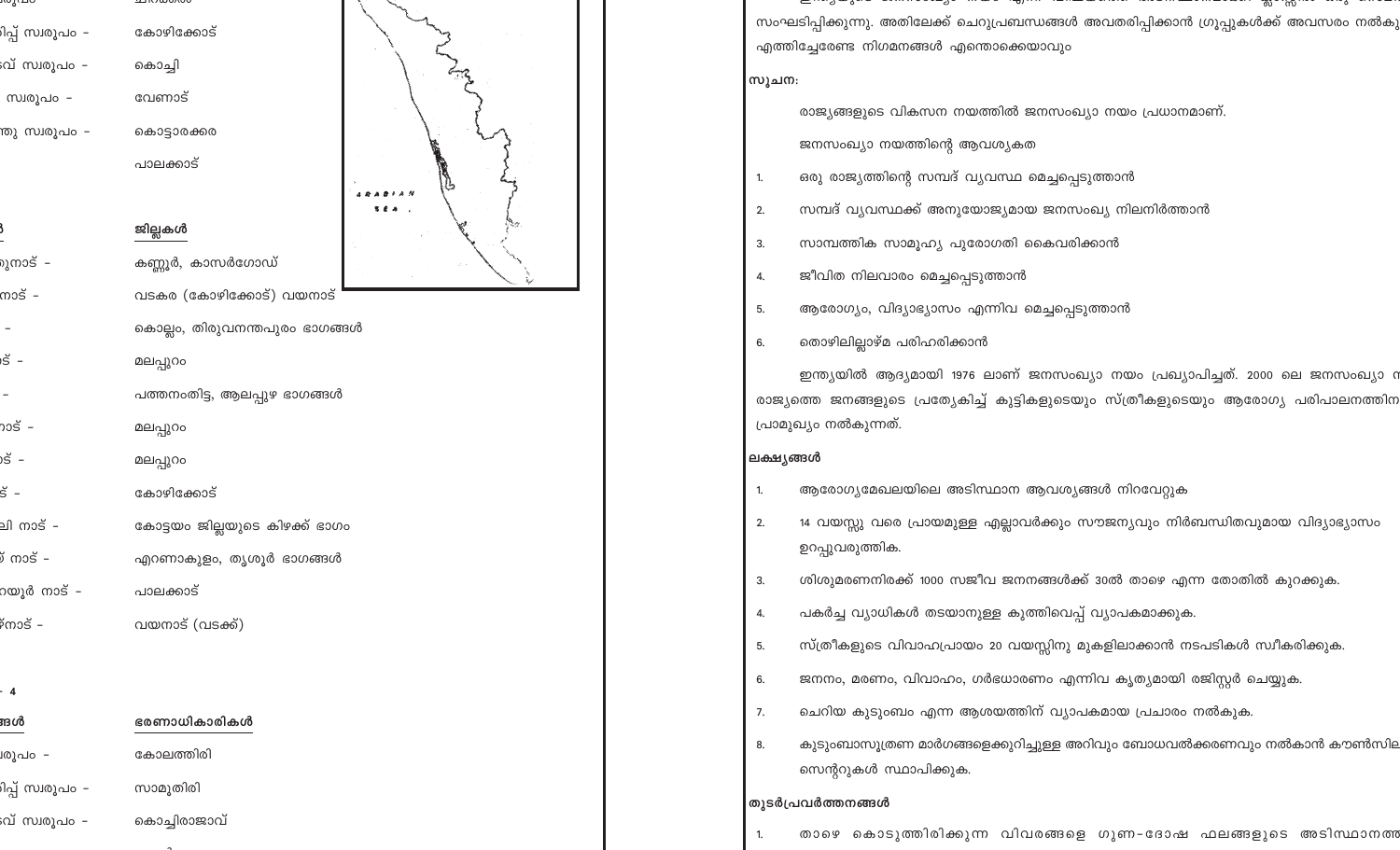## പാഠഭാഗത്തിലൂടെ കടന്നുപോകുമ്പോൾ

നാടുവാഴിത്തവും ബ്രാഹ്മണ മേധാവിത്വവും കൊടികുത്തിവാണ എ.ഡി.12 മുതൽ 15 വരെയുള്ള ണ്ടുകളിലെ സാമൂഹ്യ രാഷ്ട്രീയ സാമ്പത്തിക ബന്ധങ്ങളെ വിലയിരുത്തുന്നു. ആ കാലത്തെ മാനു ബന്ധങ്ങളെയും ഭൂവുടമാ ബന്ധങ്ങളെയും സമഗ്രമായി പ്രതിപാദിക്കുകയാണിവിടെ. അതിലൂടെ ജാതി ദായം, ജാതി വ്യവസ്ഥ, ശിക്ഷരീതികൾ, വിചാരണ, അധികാര പടവുകൾ എന്നീ സവിശേഷതകൾ ചെയ്യപ്പെടുന്നു.

### പ്രധാന ആശയങ്ങൾ

മധ്യകാലഘട്ടത്തിലെ സ്വരൂപങ്ങൾ, നാടുകൾ, നാടുവാഴികൾ തുടങ്ങിയ അധികാര പടവുകളും സമ്പ്രദായം ജാതിവ്യവസ്ഥ മാമാങ്കം, കളരി, ചാവേർ, കുടിപ്പക, പട്ടിണി പ്രായശ്ചിത്തം തുടങ്ങിയ സാമൂ വ്യവസ്ഥകളും ജാതി അടിസ്ഥാനത്തിലുള്ള ശിക്ഷാ രീതികളും പുലപേടി, മണ്ണാപേടി തുടങ്ങിയ ര ചാരങ്ങളും വാണിജ്യവും അവയുടെ ഫലങ്ങളും.

### പ്രവർത്തനങ്ങൾ

പ്രവർത്തനം 1

മാമാങ്കം പലകുറി കൊണ്ടാടി

നിളയുടെ തീരങ്ങൾ നാവായിൽ

അമ്പേന്തി വില്ലേന്തി വാളേന്തിയും

മേൽകൊടുത്ത ഗാനശകലത്തെ അടിസ്ഥാനമാക്കി മാമാങ്കത്തിന്റെ ചരിത്ര പശ്ചാത്തലം വിശദമാക്കും സൂചന: നിലപാടുതറ, രക്ഷാപുരുഷസ്ഥാനം, തിരുനാവായ, മാമാങ്കചാവേർ, വള്ളുവക്കോനാതിരി, ര തിരി – നാനാമുകുന്ദ ക്ഷേത്രം

കുറിപ്പ്: മാഘമാസത്തിലെ മകം നക്ഷത്രനാളിൽ

12 വർഷത്തിലൊരിക്കൽ ഭാരതപുഴയുടെ

തീരത്ത് കൊണ്ടാടിയിരുന്ന ഉത്സവം

പ്രവർത്തനം - 2

വടക്കൻ പാട്ടുകൾ ആസ്പദമാക്കിയ മലയാള സിനിമകളുടെ പ്രസക്ത ഭാഗങ്ങൾ, ഇതിൽ ന വടക്കൻ പാട്ടുകളിലെ സാമുഹ്യ ജീവിതത്തെക്കുറിച്ച് ചർച്ച.

സൂചന: അങ്കം, കളരി, കുടിപ്പക, അങ്കപ്രതിഫലം, ചാവേർ, സ്ത്രീകളുടെ പദവി. പ്രവർത്തനം – 3

סנוזכוכובים נווזסושש

ഉപഭോഗ വസ്തുക്കളുടെ ഇറക്കുമതി

| സംഖ്യാ വർദ്ധനവിന്റെ ഗുണഫലങ്ങൾ      | ജനസംഖ്യാ വർദ്ധനവിന്റെ ദോഷ ഫലങ്ങൾ |
|------------------------------------|----------------------------------|
| ച്ചപ്പെട്ട വിഭവ ചൂഷണം ഉയർന്ന ചോദനം | ആശ്രിത ജനസംഖ്യയുടെ വർദ്ധനവ്      |
|                                    | ഉപഭോഗവസ്തുക്കളുടെ ഇറക്കുമതി      |

.<br>ചർഷത്തിൽ ഒരിക്കലാണല്ലോ ഇന്ത്യയിൽ സെൻസസ് നടത്തുന്നത്. ബ്രിട്ടൺ, അമേരിക്ക, ജപ്പാൻ, ്യ, ചൈന എന്നിവിടങ്ങളിലെ സെൻസസ് എത്ര വർഷത്തിലൊരിക്കലാണെന്ന് കണ്ടെത്തുക.

.<br>മൃയിലേതുപോലെ ബ്രിട്ടൺ, ചൈന, അമേരിക്ക,റഷ്യ എന്നീ രാജ്യങ്ങളിൽ 10 വർഷത്തിലൊരിക്കൽ . ജപ്പാനിൽ 5 വർഷത്തിലൊരിക്കൽ സെൻസസ് നടത്തു<mark>ം</mark>.

> യൂണിറ്റ് 6 ബിസിനസ്സ് സ്ഥാപനങ്ങൾ പ്രവർത്തനങ്ങളും അക്കൗണ്ടിങ്ങും

.<br>ക ഉടമസ്ഥത, പങ്കാളിത്തം, കൂട്ടുടമക്കമ്പനി, കൂട്ടുകുടുംബ ബിസിനസ്സ്, സഹകരണം എന്നിവ സ<mark>്</mark>വകാര്യ .<br>ചിസിനസ്സ് സ്ഥാപനങ്ങളാണ്.

പ്പാർട്ടുമെന്റൽ സ്ഥാപനങ്ങൾ, പബ്ലിക്ക് കോർപ്പറേഷനുകൾ, ഗവൺമെന്റ് കമ്പനികൾ എന്നിവ<mark>,</mark> ഖലാ സ്ഥാപനങ്ങളാണ്. കൂടാതെ ഇവ ഓരോന്നും രൂപീകരണം, മൂലധനം, നിയന്ത്രണം, സ്റ്റാഫ് ,പവർത്തന സ്വാതന്ത്യ<mark>ം</mark> എന്നിവയുടെ അടിസ്ഥാനത്തിൽ വ്യത്യാസപ്പെട്ടിരിക്കുന്നു.

കാര്യ മേഖലാ സ്ഥാപനങ്ങളുടെ ഉടമസ്ഥത, സ്വകാര്യ വ്യക്തിയുടേയോ വ്യക്തികളുടെയോ<mark>.</mark> ാണ്. ഈ സ്ഥാപനങ്ങളുടെ ലാഭ നഷ്ടം സഹിക്കുന്നത് വ്യക്തികൾ തന്നെയാണ്.

o -1

കാര്യ – പൊതുമേഖലാ സ്ഥാപനങ്ങളുടെ സവിശേഷതകൾ ഉൾക്കൊള്ളുന്ന സ്ലിപ്പുകൾ കുട്ടികൾക്ക<mark>്</mark> ചെയ്യുന്നു. സവിശേഷതകളുടെ അടിസ്ഥാനത്തിൽ ചുവടെ കൊടുത്തിട്ടുള്ള പട്ടിക രിക്കുക.

| കാര്യ<br>മേഖല | പൊതുമേഖല              |
|---------------|-----------------------|
| ഃക്ഷമത        | ജനസേവനം               |
| കാര്യ         | ഗവൺമെന്റിൽ<br>ഉടമസ്ഥത |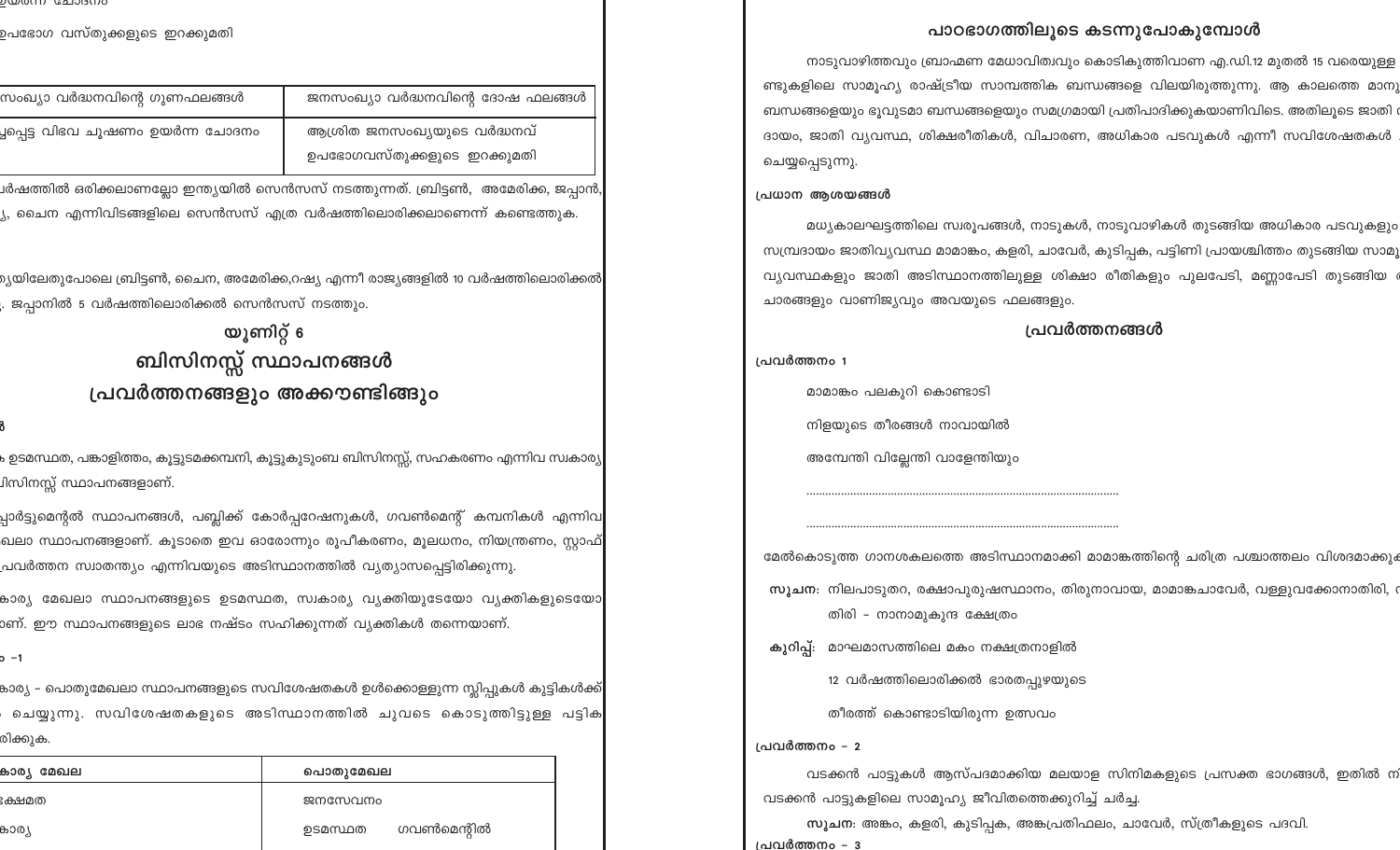| പദ്ധത്രി  | 1951 -56    | കൃഷ്യയുടെ വകസനം |
|-----------|-------------|-----------------|
|           |             | ഉദ്പാദന വർധനവ്  |
| ം പദ്ധതി  | $1956 - 61$ |                 |
| ം പദ്ധതി  | $1961 - 66$ |                 |
| ം പദ്ധതി  | $1969 - 74$ |                 |
| ാം പദ്ധതി | $1974 - 79$ |                 |

ാഷ്യലിസ്റ്റ് സമൂഹക്രമം, തൊഴിലവസരം വിപുലപ്പെടുത്ത<mark>ി</mark>

.<br>യം പര്യാപ്തമായ സാമ്പത്തിക വൃവസ്ഥ, ഭക്ഷ്യ സ്വയം പര്യാപ്തത

ർഷികോൽപ്പന്ന വർധനവ്, കയറ്റുമതി വർധന, ജീവിത നിലാവരം ഉയർത്തൽ

ിദ്ര്യ നിർമ്മാർജ്ജനം, നാണയപ്പെരുപ്പ<mark>ം</mark> നിയന്ത്രണം

.<br>യിലെ പ്രാദേശിക സ്വയംഭരണ സ്ഥാപനങ്ങൾക്ക് ജനജീവിതത്തന് പ്രസിദ്ധമായ സ്ഥാനമുണ്ട്. ായത്തിന്റെ ആവിർഭാവവും പ്രവർത്തനവും അടിസ്ഥാനമാക്കി ഈ വസ്തുത പരിശോധിക്കുക. ം<br>രീയ ഗ്രാമ പരിഷ്കാരത്തിലൂടെ ത്രിതല പഞ്ചായത്ത് നിലവിൽ വന്നു. ഗ്രാമ–ബ്ലോക്–ജില<mark>്</mark>ലാ കൾ–ഗ്രാമസഭ–പഞ്ചായത്ത് സമിതി – തദ്ദേശ സ്വയംഭരണ സ്ഥാപനത്തിന്റെ സ്വന്തമായ ധനാ ൾ - പ്രാദേശിക വികസന പദ്ധതി - അധികാര വികേന്ദ്രീകരണം.

## തുടർ പ്രവർത്തനങ്ങൾ

.<br>യുടെ ശാസ്ത്ര നേട്ടങ്ങൾ എന്ന വിഷയത്തെ ആസ്പദമാക്കി തയ്യാറാക്കുന്ന പതിപ്പിലേക്ക് ആവ യ വിവരം ചേർക്കുക.

ദശീയ വിദ്യാഭ്യാസ നയം ഇന്ത്യൻ വിദ്യാഭ്യാസ മേഖലയിൽ പല നേട്ടങ്ങളും ഉണ്ടാക്കി. 4 എണ്ണ<mark>ം</mark> പ്പിക്കുക.

വികസന പാതയിലേക്ക് ചുവട് വെച്ചത് പഞ്ചവത്സര പദ്ധതികളിലുടെയാണ്. ആദ്യത്തെ 3 പദ്ധ .<br>ള അടിസ്ഥാനമാക്കി ഈ പ്രസ്താവന പരിശോധിക്കണ<mark>ം</mark>.

ലെൻ

972, 1975, 1969

<u>്ര</u>ഗാനിൽ അണുസ്ഫോടനം

മ്പയിൽ നിന്ന് ആദ്യ റോക്കറ്റ്

 $\blacktriangleright$ 

948, 1964, 1952, 1986

ഐ.എസ്.ആർ.ഒ. സ്ഥാപിക്കപ്പെട്ടു

ആര്യഭട്ടയുടെ വിക്ഷേപം

(ഹിന്ദുസ്ഥാൻ ലിവർ ലിമിറ്റഡ്, ലാർസ് ആന്റ് ടർബോ, മഹീന്ദ്ര-മഹീന്ദ്ര, വീഗാർഡ്, എന്നാ അലൂമിറ കിറ്റെക്സ്, പാരഗൺ............)

പൊതു മേഖലാ സ്ഥാപനങ്ങളുടെ ഉടമസ്ഥാവകാശവും നിയന്ദ്രണവും കേന്ദ്ര സംന സർക്കാരുകളുടെ കൈവശമാണ്. പൊതുജനക്ഷേമം മുൻനിർത്തിയാണ് ഇതു പ്രവർത്തിക്കുന്നത്. പ്രവർ റിപ്പോർട്ട് പൊതു ജനങ്ങൾക്ക് ലഭ്യമാക്കേണ്ടതുണ്ട്.

### ച്രവർത്തനം – 2

വിവിധ പൊതു മേഖലാ സ്ഥാപനങ്ങൾ ഉൾക്കൊള്ളുന്ന സ്ലിപ്പ് കുട്ടികൾക്ക് നൽകുന്നു. (റെയിര ഇന്ത്യൻ തപാൽ വകുപ്പ്, എൽ. ഐ. സി., കെ. എസ്. ആർ. ടി. സി., കെ. എസ്. എഫ്. ഇ., കെൽട്രേ ടൈറ്റാനിയം) ഗ്രൂപ്പുതലത്തിൽ കുട്ടികൾ ചർച്ച ചെയ്യുന്നു. അധ്യാപകന്റെ സഹായത്തോട് കൂടി ഇ രൂപീകരണം, മൂലധന സ്വരൂപണം, നിയന്ത്രണം, സ്റ്റാഫ് പാറ്റേൺ പ്രവർത്തന സ്വാതന്ത്ര്യം എ അടിസ്ഥാനപ്പെടുത്തി തരം തിരിച്ച് പട്ടികപ്പെടുത്തുന്നു.

| അടിസ്ഥാനം                    | ഡിപ്പാർട്ട്മെന്റൽ സ്ഥാപനങ്ങൾ                 | സ്റ്റാറ്റ്യൂട്ടറി കോർപ്പറേഷനുകൾ                                       | സർക്കാർ കമ്പനിക                                                |
|------------------------------|----------------------------------------------|-----------------------------------------------------------------------|----------------------------------------------------------------|
|                              |                                              | പ്രത്യേക നിയമനത്തിലൂടെ രൂപീകൃതമാക്കുന്ന                               |                                                                |
| ∥രൂപീകരണം                    | സർക്കാരിന്റെ ഒരു പ്രത്യേക വകുപ്പ്            | സമിതി                                                                 | സർക്കാർ ഉടമസ്ഥത                                                |
| <b>  </b> മൂലധനം             |                                              | സർക്കാർ ഖജനാവിൽ നിന്ന് മൂലധനം മൂലധനം സർക്കാരിൽ നിന്ന് കടം വാങ്ങുന്നു  | സ്വരൂപിക്കുന്നു.                                               |
| ിനിയന്ത്രണം                  |                                              | ന്ധർക്കാരിന്റെ നേരിട്ടുള്ള നിയന്ത്രണം  സ്വയം നിയന്ത്രണ വിധേയമായ സമിതി | 51 ശതമാനത്തിലധികം ഓഹ<br>ാവുമ്പോൾ മാത്രം സർക<br>ഉ<br>നിയന്ത്രണം |
| സ്റ്റാഫ് പാറ്റേൺ             | സർക്കാർ നിയമനം                               | കോർപ്പറേഷൻ ബോർഡ്                                                      | കമ്പനി ഡയറക്ടർ                                                 |
| ്പ്രവർത്തന<br>∥സ്വാതന്ത്ര്യം | പ്രവർത്തന സ്വാതന്ത്ര്യമില്ല                  | പ്രവർത്തന സ്വാതന്ത്ര്യമു                                              | പ്രവർത്തന സ്വാതന്ത്ര്യമു                                       |
| ്രമാഹരണം                     | റെയിൽവേ തപാൽ വകുപ്പ്, പ്രിന്റിംഗ്<br>വകുപ്പ് | എൽ.ഐ.സി., കെ. എസ്.ആർ.ടി.സി.<br>കെ.എസ്.എഫ്.ഇ.                          | കെൽട്രോൺ, ടൈറ്റാനിയം,<br>ഓട്ടോമൊബൈൽസ് ഹിന്ദുറ<br>ലാറ്റക്സ്     |

### പ്രവർത്തനം-3

ബിസിനസ് സ്ഥാപനത്തിലെ വിവിധ വകുപ്പുകളേയും അവയുടെ പ്രവർത്തനങ്ങളേയും ക വിവരശേഖരണം നടത്തിയ രമേഷിന്റെ ഡയറിക്കുറിപ്പിൽ നിന്നും ലഭിച്ച വിവരങ്ങളുടെ അടിസ്ഥാനര പ്രധാനപ്പെട്ട വകുപ്പുകളും അവയുടെ പ്രവർത്തനങ്ങളും എന്തെല്ലാമെന്ന് തിരിച്ചറിയുവാൻ ക്ലാസ്സിലെ കുട്ടികൾക്ക് അവസരം ഒരുക്കുന്നു.

സൂചന :

## പ്രധാന വകുപ്പുകൾ

വാങ്ങൽ സംഭരണ വകുപ്പ്, ഉൽപാദന വകുപ്പ്, വിപണന വകുപ്പ്, മാനവ വിഭവ വകുപ്പ്, ധന വകുപ്പ്, പൊതുഭരണ വകൂപ്.

### വാങ്ങൽ സംഭരണ വക്വപ്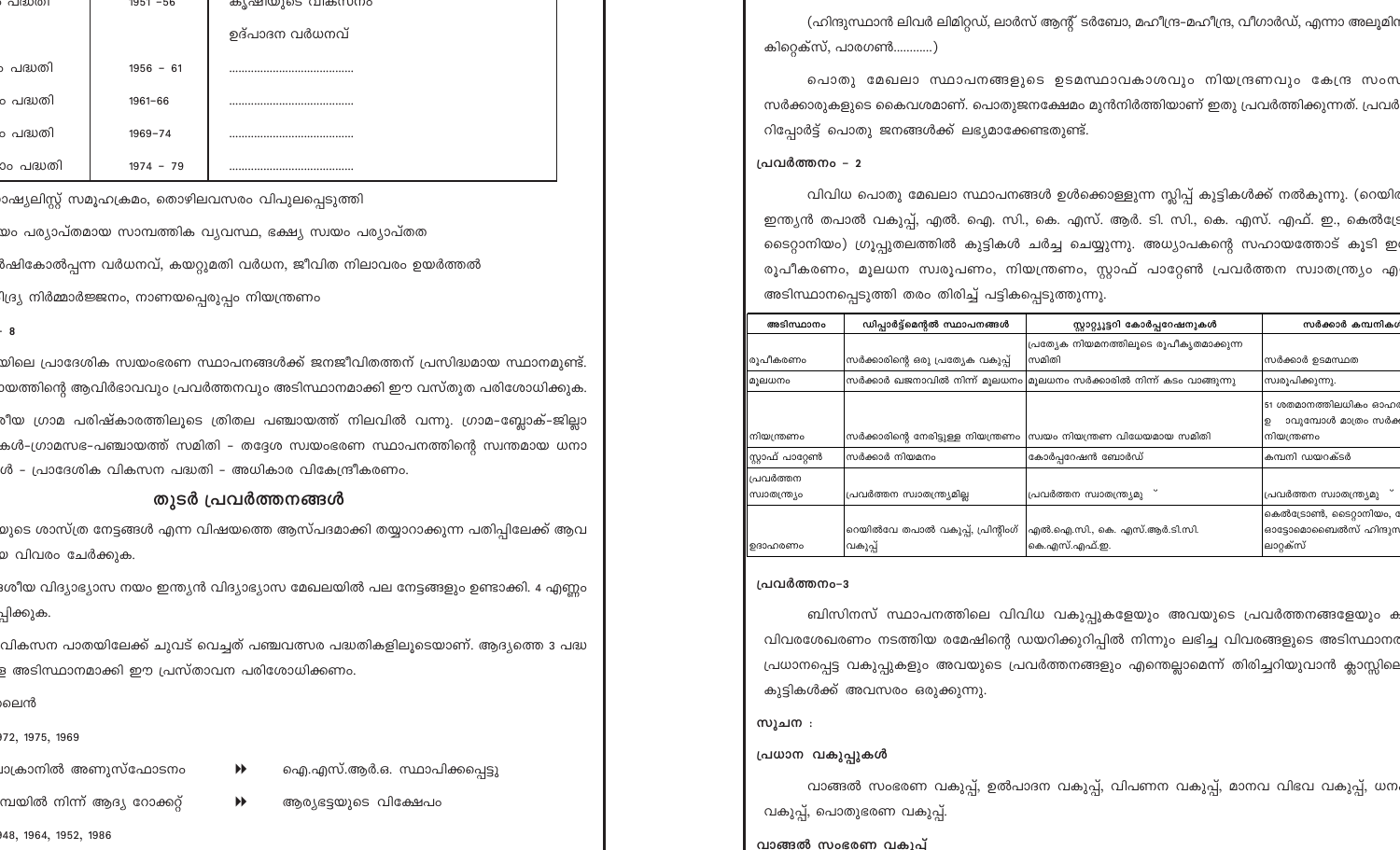ം ലഭ്യത ഉറപുവരുത്തക, വസ്തുക്കൾ ആവശ്യാനുസരണം ഉൽപാദന വിഭാഗത്തിന് കൈമാറ്റുക, .<br>മയിലെ വിഭവ നഷ്ടം ലഘുകരിക്കുക, അധിക സംഭരണം, അനാവശ്യ ഉപഭോഗം നിയന്ത്രിക്കുക.

## കുപ്പ് (ധർമ്മങ്ങൾ)

്രദന യുണിറ്റിന്റെ സ്ഥാന നിർണയം ഉൽപന്നം രൂപപെടുത്തൽ പ്രിക്രിയ രൂപപ<mark>െ</mark>ടുത്തൽ

# പ്പെ് (ധർമങ്ങൾ)

ന്നിയിലെ ഗവേഷണം (പരസൃത്തിലൂടെയും മറ്റു വിൽപന വർദ്ധന മാർഗത്തിലൂടെയും വിൽപന .<br>താനുള്ള ഗവേഷണം), ഉപഭോക്താക്കൾക്ക് സമ്മാനം നൽകൽ, വിൽപന, ജീവനക്കാർക്ക് പാക്കേജിങ്ങും വിതരണ സഹായവും

# **കുപ്പ് (ധർമ്മങ്ങൾ)**

ംാര്യ ആസൂത്രണം (എവിടെ നിന്ന് ധനസമാഹരണം നടത്താമെന്നും അതിന്റെ വിനിയോഗവും ക), ധനസമാഹരണം (ഓഹരി വിൽപന, ലോണുകൾഡ, ഓവർ ഡ്രാഫ്റ്റുകൾ ിലൂടെയുള്ള ധനസമാഹരണം) കടം വാങ്ങിയ തുകക്ക് പലിശ നൽകുക, പ്രോജക്ടുകൾ ുക്കുക.

# വകുപ്പ് (ധർമ്മങ്ങൾ)

ച്ച വിഭവം കണ്ടെത്തൽ, നിയമനം, പരിശീലനം, പ്രചോദനം, ജീവനക്കാരുടെ വേതനം, ുടെ സുരക്ഷിതത്വം.

.<br>വിലെ കുട്ടികളെ ഒരു ബിസിനസ് സ്ഥാപനത്തിലെ വിവിധ വകുപ്പുകളുടെ അടിസ്ഥാനത്തിൽ .<br>ഗി തിരിച്ച് ഡയറി കുറിപ്പിൽ നിന്നും ലഭിച്ച വിവരങ്ങളുടെയും ഠആ യുടെയും സഹായത്താൽ .<br>osൂത്തിട്ടുള്ള പട്ടിക പുർത്തീകരിക്കുക.

## <u> ഡാപനങ്ങൾ-വകുപ്പുകൾ-ചുമതലകൾ</u>

| വാങ്ങൽ       |         |         | ഉല്പാദന വിപണന മാനവ വിഭവ | സാമ്പത്തിക | പൊതുഭരണ |
|--------------|---------|---------|-------------------------|------------|---------|
| ശഭരണ വകുപ്പ് | വകുപ്പ് | വകുപ്പ് | വകുപ്പ്                 | വകുപ്പ്    | വകുപ്പ് |
|              |         |         |                         |            |         |
|              |         |         |                         |            |         |
|              |         |         |                         |            |         |
|              |         |         |                         |            |         |
|              |         |         |                         |            |         |
|              |         |         |                         |            |         |
|              |         |         |                         |            |         |

# ) വകുപ്പ് (ധർമ്മങ്ങൾ)

കൾ സുക്ഷിക്കുക. മേഖകളും അധാരങ്ങളും തയാറാക്കുക. വിവരശേഖരണം നടത്തുക

- ഭൂവുാമയാഗ ഇവ യോറായിയിൽ ചോറ്ററ ചെയ്തു
- 1974 ൽ 34–ാം ഭരണ ഘടനാ ഭേദഗതിയിലൂടെ ഭൂപരിധി നിയമങ്ങൾ ഭരണ ഘടനയുടെ 9–ാം . യിൽ പെടുത്തി കോടതിയിൽ ചോദ്യം ചെയ്യാൻ പറ്റാത്തതാക്കി മാറ്റി.
- മിച്ചഭുമി കണ്ടെത്തി ധാരാളം പേർക്ക് വിതരണം ചെയ്തു.
- ആചാര്യ വിനോബാഭാവെ ഭൂദാന പ്രസ്ഥാനം സംഘടിപ്പിച്ചു.

# ഹരിത വിപ്ലവത്തെക്കുറിച്ച് കുറിപ്പ് തയ്യാറാക്കുക

- ഗുണമേന്മയുള്ള വിത്തുകൾ ഉപയോഗിച്ചു.
- രാസവളങ്ങൾ, കീടനാശിനികൾ എന്നിവ ഉപയോഗിച്ചു
- ആധുനിക കാർഷിക യന്ത്രങ്ങൾ ഉപയോഗിച്ചു.
- 
- ജലസേചന സൗകര്യം വർധിപ്പിച്ചു.
- 
- മണ്ണു പരിശോധനാ സൗകര്യങ്ങൾ ഏർപ്പെടുത്തി.
- കാർഷിക വായ്പകൾ അനുവദിച്ചു.
- കാർഷിക രംഗത്ത് സാങ്കേതിക വളർച്ച കൈവരിച്ചു.
- ഭക്ഷ്യോദ്പാദനം വർധിച്ചു.
- അധിക ഉല്പാദനമുണ്ടായി.
- ഭക്ഷ്യധാന്യം മിച്ചമുണ്ടായി.
- ഭക്ഷ്യ സ്വയം പര്യാപ്തത കൈവരിച്ചു.
- ഗവേഷണ പഠന കേന്ദ്രങ്ങൾ സ്ഥാപിതമായി.
- രാസവളം ഫാക്ടറികൾ സ്ഥാപിക്കപ്പെട്ടു
- ഭക്ഷ്യ ഇറക്കുമതി കുറഞ്ഞു
- കയറ്റുമതി കൂടി
- വിദേശനാണ്യം നേടി
- കാർഷിക വരുമാനം വർധിച്ചു.
- തൊഴിലവസരം വർധിച്ചു.
- കാർഷിക വ്യാവസായിക നഗരങ്ങളുണ്ടായി.

## പ്രവർത്തനം - 7

പഞ്ചവത്സര പദ്ധതികൾ ഇന്ത്യയുടെ വികസന ചരിത്രത്തിൽ മുഖ്യ പങ്ക് വഹിചിടുണ്ട്. വിവിധ പ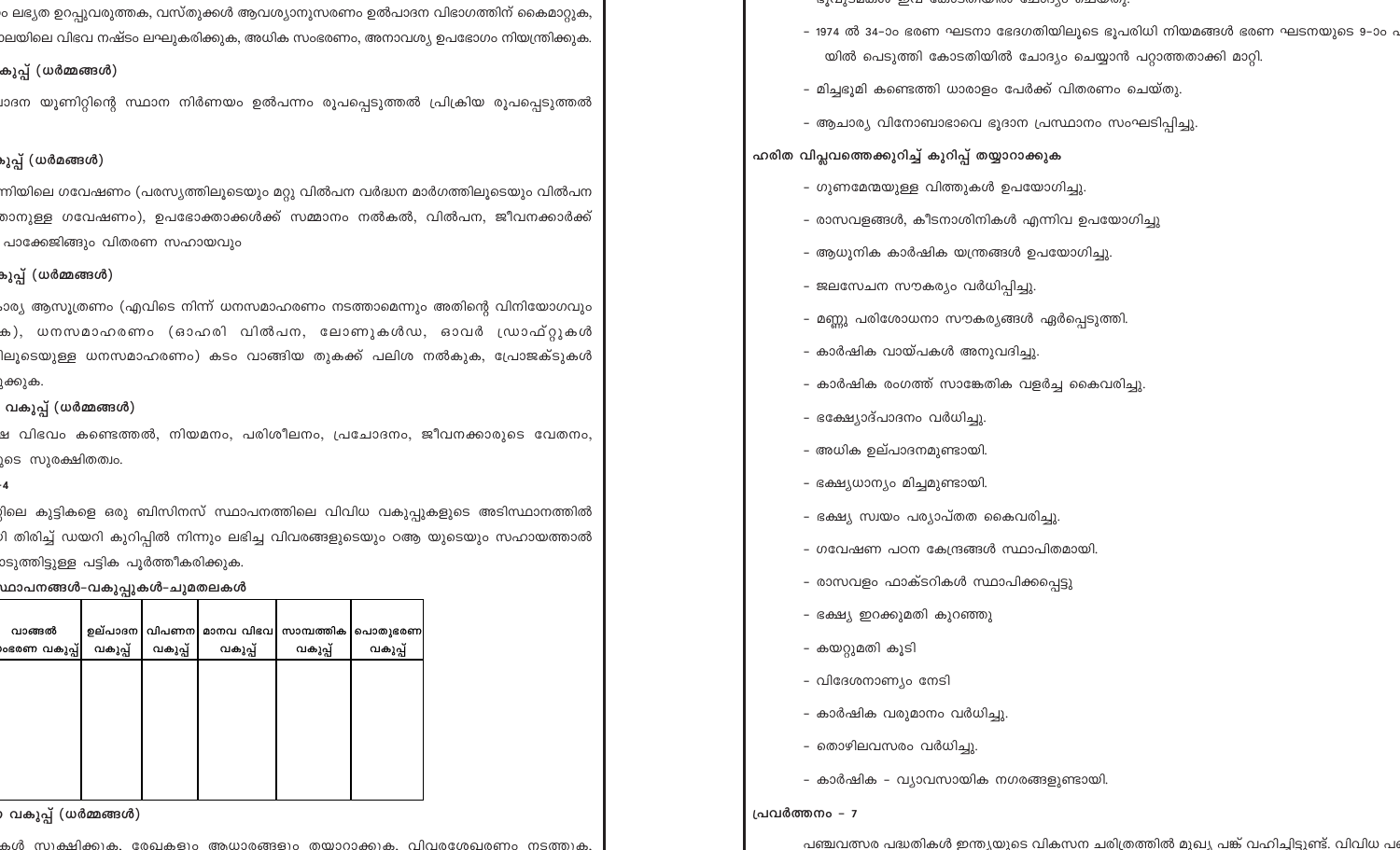- ം<br>സ്ത്യത്തിന് ശേഷം പാട്യാല യൂനിയനിൽ ലയിച്ചു.
- غ Mones സ്ഥിതിയിൽ പുരോഗതിയുണ്ടായി<u>ല</u>്ല.
- ടമകൾക്ക് കർഷകർക്കെതിരെ സായുധ സംഘങ്ങളെല സംഘടിപ്പിച്ചു.
- $\alpha$ ർ പ്രതിരോധ സഖ്യം രൂപീകരിച്ചു.
- $\alpha$ കരും പോലീസും ഏറ്റുമുട്ടി.
- രം കർഷക സമരങ്ങൾ കാരണമാണ്. ഇന്ത്യയിൽ ഭൂപരിഷ്കരണം നടപ്പിലാക്കിയത്.
- ത്തും ഉല്പാദനോപാധികളും ചില വൃക്തികളിൽ കേന്ദ്രീകരിക്കുന്നത് പഞ്ചായത്ത് ഭരണ
- ിതിയിൽ പറഞ്ഞിരിക്കുന്നു.
- ചില വ്യക്തികളിൽ കേന്ദ്രീകരിച്ചിരിക്കുന്നത് തടയണം
- കർഷകർക്ക് വിട്ടനൽകിയാൽ മാത്രമെ സാമൂഹ്യ നീതിയും പുരോഗതിയും നേടാനാകൂ.
- ുകൊണ്ടാണ് ഭൂപരിഷ്കരണം നടപ്പിലായത്.
- )ിലെ ഭൂപരിഷ്കരണ പ്രവർത്തനങ്ങളെ കൂറിച്ച് കൂറിപ് തയ്യാറാക്കുക
- ്രഹ്യ നീതിയും രാജ്യ പുരോഗതിയും ലക്ഷ്യമാക്കിയാണ് ഭൂപരിഷ്കരണ പ്രക്രിയ ആരംഭിക്കു
- ൽ കേന്ദ്ര സർക്കാർ ജാഗിർ ദാരി സമ്പ്രദായം അവസാനിപ്പിച്ചു.
- ൽ സെമീന്ദാരി സമ്പ്രദായം അവസാനിച്ചിരിക്കുന്ന ബില്ല് ഇന്ത്യയിലെ വിവിധ പ്രവശ്യകളിൽ ⊔തരിപ്പിക്കപ്പെട്ടു<mark>.</mark>
- ന്ദാരി സമ്പ്രദായം അവസാനിപ്പിക്കുന്ന ബില്ല് കോടതിയിൽ ചോദ്യം ചെയ്യപ്പെട്ടു. खോ വർഷങ്ങളിൽ ഒന്നും, നാലും ഭരണ ഘടന ഭേദഗതികളിലൂടെ സെമീന്ദാരി സമ്പ്രദായം ്വസാനിപ്പിക്കുന്ന നിയമങ്ങൾ വന്നു.
- ാടിയോളം കൂടിയാന്മാർക്ക് ഭൂമിയിൽ ഉടമാവകാശം ലഭിച്ചു.
- യാന്മാരിലെ ഉയർന്ന വർഗത്തിനാണ് കൂടുതൽ നേട്ടമുണ്ടാക്കിയത്.
- കളില്ലാത്ത കുടിയാന്മാർ ഭൂമിയിൽ നിന്നും ഒഴിപ്പിക്കപ്പെട്ടു.
- ീന്ദാറി സമ്പ്രദായം അവസാനിപ്പിച്ചുവെങ്കിലും പല രീതിയിലും കുടിയായ്മ തുടർന്നു.
- .<br>ടമകളും റവന്യൂ ഉദ്യോഗസ്ഥരും കുടിയാന്മാരുടെ അവകാശങ്ങൾ അട്ടിമറിച്ചു
- ്വശ ഭൂമിക്ക് പരിധി നിശ്ചയിക്കണമെന്ന് 1959 ൽ ഇന്ത്യൻ നാഷണൽ കോൺഗ്രസ് നാഗ്പൂർ മ്മളനം ആവശ്യപെട്ടു.
- ിധി നിശ്ചയിക്കാൻ വ്യത്യസ്ത നിയമങ്ങൾ നടപ്പില<mark>ാ</mark>ക്കി.
- $\alpha$ ത്തിലെ പോരായ്മകൾ കാരണം പല ഭൂവുടമകളും രക്ഷപ്പെട്ടു.
- ്വിതരണം തടസ്സപ്പെടുമ്പോൾ പശ്ചിമ ബംഗാളിലെ നക്സൽ ബാരിയിലും ആന്ധ്രയിലെ ശ്രികാ
- അക്കൗണ്ടിങ്ങിന്റെ അടിസ്ഥാന തത്വങ്ങൾ
- 1. **പ്രത്യേക നിലനിൽപ്പ്** (ബിസിനസ് ഉടമസ്ഥരിൽ നിന്ന് വേറിട്ട ഒരു നിലനിൽപ് ഉണ്ട്)
- 2. **സ്ഥായിയായ നിലനിൽപ്** (ബിസിനസിന് ഒരു ദീർഘകാല നിലനിൽപുണ്ട്. ബിസിനസ് സംരംഭ ദീർഘകാലനിലനിലനിൽപ് ലക്ഷ്യമിട്ടാണ് നിക്ഷേപം നടത്തുന്നത്.)
- 3. **പണയ സംബന്ധമായ ഇടപെടൽ** : പണസംബന്ധമായ ഇടപെടുകൾ മാത്രമേ അക്കൗ ചെയ്യപ്പെടുകയുള്ളു.
- **ദ്വീവശ രേഖപ്പെടുത്തൽ** : അക്കൗണ്ടിംഗിൽ സാധാരണയായി ഡബിറ്റ് ക്രഡിറ്റ് എന്നീ രണ്ടു വശ ഉണ്ട്.

്ബിസിനസ് സ്ഥാപനങ്ങൾ പണം സ്വീകരിക്കുന്നതും നലകുന്നതും രേഖപ്പെടുത്തി വയ്ക ബുക്കാണ് കൃാഷ്ബുക്<u>ക്</u>.

സൂ**ചന** : കാഷ് ബുക്ക് തയ്യാറാക്കുമ്പോൾ ഡബിറ്റ്, ക്രഡിറ്റ് എന്നീ രണ്ട് ഭാഗങ്ങൾ ആവശ്യമാണ്. കിട്ടാനുള് കൊടുക്കാനുള്ളതുമായ കണക്ക് ക്യാഷ്ബുക്കിൽ രേഖപ്പെടുത്തിയില്ല. കാഷ് ബുക്കിൽ തിരുത്തി എഴു പാടില്ല. ലാഭനഷ്ടക്കണക്ക് കാഷ് ബുക്കിലൂടെ മനസ്സിലാക്കാൻ കഴിയില്ല.

താഴെ പറയുന്ന കാര്യങ്ങൾ ശ്രദ്ധിക്കുമല്ലേ ?

- Debit What comes in
- Credit What goes out
- Debit The Receiver
- Credit The Giver

### **പ്രവർത്തനം-5**

സ്കൂൾ സഹകരണ സംഘം സന്ദർശിച്ച് അതിന്റെ ചുമതല വഹിക്കുന്ന അധ്യാപകനോട് അ**ര** \msക്കുന്ന വാങ്ങൽ–വിൽക്കൽ എന്നിവ ഏതു പ്രകാരമാണ് രേഖപ്പെടുത്തിയിരിക്കുന്നതെന്നും മുൻമാസ നീക്കിയിരിപ്പ് തുടർന്നു വരുന്ന മാസത്തിലെ ആദ്യ ദിവസം എങ്ങിനെ രേഖപ്പെടുത്തുന്നുെ മനസ്സിലാക്കുന്നു.

### **പ്രവർത്തനം-6**

കെട്ടിട നിർമ്മാണ സാമാഗ്രികൾ വിൽക്കുന്ന ഒരു സ്ഥാപനത്തിലെ ഒരു മാസത്തെ സാമ്പര ് ഇടപാടുകളാണ് ചുവടെ ചേർക്കുന്നത്. പ്രസ്തുത ഇടപാടുകളെ അടിസ്ഥാനമാക്കി ഒരു കാഷ് **ണ** തയ്യാറാക്കാം.

| കമ്പി വിറ്റത്<br>2009 ഏപ്രിൽ 1<br>6000.00<br>സിമന്റ് വാങ്ങി<br>2009 ഏപ്രിൽ 6<br>10000.00<br>പെയിന്റ് വിറ്റത്<br>2009 ഏപ്രിൽ 6<br>4500.00<br>2009 ഏപ്രിൽ 10<br>പെയിന്റ് വിറ്റത്<br>2500.00<br>ഇഷ്ടിക വാങ്ങി<br>2009 ഏപ്രിൽ 18<br>6000.00<br>സിമന്റ് വിറ്റത്<br>2009 ഏപ്രിൽ 21<br>7000.00 |  |
|-----------------------------------------------------------------------------------------------------------------------------------------------------------------------------------------------------------------------------------------------------------------------------------------|--|
|                                                                                                                                                                                                                                                                                         |  |
|                                                                                                                                                                                                                                                                                         |  |
|                                                                                                                                                                                                                                                                                         |  |
|                                                                                                                                                                                                                                                                                         |  |
|                                                                                                                                                                                                                                                                                         |  |
|                                                                                                                                                                                                                                                                                         |  |
| ടെൽസ് വിറത്<br>$2009.2012$ $mg$ $26$<br>RRNN NN                                                                                                                                                                                                                                         |  |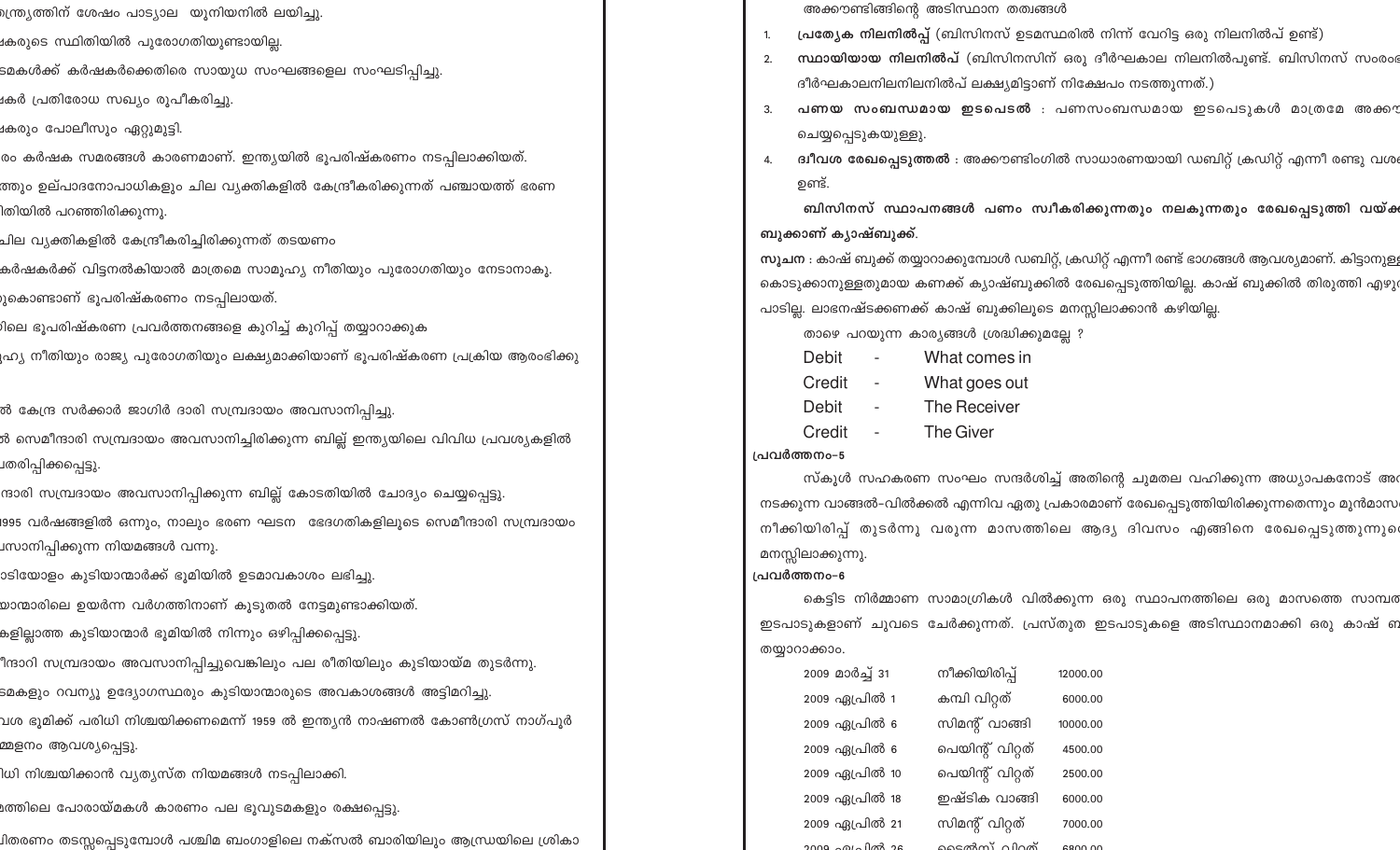| കണ്ടെത്തി പട്ടിക പൂർത്തിയാക്കുക. |                   |                             |                     |  |
|----------------------------------|-------------------|-----------------------------|---------------------|--|
| കാർഷിക മേഖല                      | വ്യാവസായിക മേഖല   | വിദ്യാഭ്യാസ മേഖല            | ശാസ്ത്ര സാങ്കേതിക ര |  |
| ഭക്ഷ്യ സ്വയം                     | പൊതുമേഖല വളർന്നു  |                             | ബഹിരാകാശ രം         |  |
| പര്യാപ്തത                        |                   |                             | വൻ പദ്ധതിക¢         |  |
|                                  |                   |                             |                     |  |
|                                  |                   |                             |                     |  |
|                                  |                   | നിർബന്ധിതവും                |                     |  |
|                                  |                   | സൗജന്യവുമായ                 |                     |  |
|                                  |                   | വിദ്യാഭ്യാസം                |                     |  |
| ഹരിത വിപ്ലവം                     | ഇറക്കുമതി കുറഞ്ഞു | ഉന്നത വിദ്യാഭ്യാസ<br>വളർച്ച | ചാന്ദ്രയാ           |  |
| ധവള വിപ്ലവം                      | തന്ത്രപ്രധാന      | ദേശീയ സമിതി                 | മിസൈ                |  |
|                                  |                   |                             | ശാസ്ത്ര/ വ്യാവസ     |  |
| ഭൂപരിഷ്കരണം                      | വ്യവസായ വളർച്ച    | <b>DPEP</b>                 | ഗവേഷണ കൗൺ           |  |
|                                  |                   | <b>SSA</b>                  | അണുസ്ഫേ             |  |
|                                  |                   |                             |                     |  |

 $\frac{1}{2}$  and  $\frac{1}{2}$  and  $\frac{1}{2}$  and  $\frac{1}{2}$  and  $\frac{1}{2}$  and  $\frac{1}{2}$  and  $\frac{1}{2}$  and  $\frac{1}{2}$  and  $\frac{1}{2}$  and  $\frac{1}{2}$  and  $\frac{1}{2}$  and  $\frac{1}{2}$  and  $\frac{1}{2}$  and  $\frac{1}{2}$  and  $\frac{1}{2}$  and  $\frac{1}{2}$  a

|  | $\textbf{CWSN}\big\vert$ സഹപാഠികളുടെ സഹായത്താൽ പട്ടിക പൂർത്തിയാക്കുക |  |  |  |
|--|----------------------------------------------------------------------|--|--|--|
|  |                                                                      |  |  |  |

### പ്രവർത്തനം - 4

1. ഇന്ത്യയുടെ കാർഷിക പുരോഗതിക്ക് വഴിതെളിയിച്ച കർഷകസമരങ്ങളാണ് തെലുങ്കാന സ്ഥ പാട്യാല-മുസാറ പ്രസ്ഥാനവും. ഈ അഭിപ്രായത്തോട് നിങ്ങളുടെ പ്രതികരണം കുറിക്കുക.

### തെലുങ്കാന സമരം

- തെലുങ്കാന മേഖലയിൽ ജാഗിർദാർമാരും ദേശമുഖ്യന്മാരും കർഷകരെ അടിച്ചമർത്തിയിരന
- കർഷകർ അടിച്ചമർത്തലുകൾക്കെതിരെ സംഘടിച്ചു.
- നൽഗൊണ്ട, വാറങ്കൽ, ഖമ്മം ജില്ലകളിൽ കർഷകർക്ക് ആധിപത്യം സ്ഥാപിക്കാനായി.
- കർഷകർ ഭൂമി പടിച്ചെടുത്തു.
- പിടിച്ചെടുത്ത ഭൂമിയും കൃഷി ചെയ്യാതെ കിടന്ന സർക്കാർ ഭൂമിയും ഭൂരഹിതർക്ക് വിതരണ ചെയ്തു.
- കർഷകരും സൈന്യവും തമ്മിൽ ശക്തമായ ഏറ്റുമുട്ടൽ നടന്നു.

|      |                       |       | 2009           |                |       |  |
|------|-----------------------|-------|----------------|----------------|-------|--|
| ൽ 1  | മുന്നിരിപ്പ്          |       | 12000 ഏപ്രിൽ 6 | സിമന്റ് വാങ്ങി | 10000 |  |
| ൽ 1  | കമ്പി വിറ്റത്         |       | 6000 ഏപ്രിൽ 18 | ഇഷ്ടിക വാങ്ങി  | 6000  |  |
| ൽ 6  | പെയിന്റ് വിറ്റത്      |       | 4500 ഏപ്രിൽ 30 | ടൈൽസ് വാങ്ങി   | 4600  |  |
| ൽ 10 | പെയിന്റ് വിറ്റത്      | 2500  |                | നീക്കിയിരിപ്   | 18200 |  |
| ൽ 21 | സിമന്റ് വിറ്റത്       | 7000  |                |                |       |  |
|      | ൽ 26 കെടൽസ് വിറ്റത്   | 6800  |                |                |       |  |
|      |                       | 38800 |                |                | 38800 |  |
|      | <b>'</b> മുന്നിരിപ്പ് | 18200 |                |                |       |  |

### തനം

ായ നഷ്ടം വരുത്തിയ ഒരു വ്യവസായ സ്ഥാപനത്തിന്റെ സുഗമമായ പ്രവർത്തനത്തിനു വേണ്ട<mark>ി</mark> വിഭവ വകുപ്പ് രൂപീകരിക്കാൻ തീരുമാനിച്ചു. മാനവ വിഭവ വകുപ്പിന്റെ ചുമതല ഏറ്റെടുത്തവർ പവർത്തനങ്ങൾ എന്തൊക്കെയാണെന്ന് ഒരു ഫ്ളോ ചാർട്ടിന്റെ സഹായത്തോടെ വിശദമാക്കു<mark>ക.</mark>



രു ബിസിനസിലെ നിർമ്മാണ വിപണന പ്രവർത്തനങ്ങൾ കാരൃക്ഷമമാക്കാൻ ധനം മാണ്. ആവശ്യത്തിന് ധനം കണ്ടെത്തുകയും അത് ശരിയായ രീതിയിൽ ഉപയോഗിക്കുകയ<mark>ു</mark>ം ചുമതല ധനകാര്യ വകുപ്പിന്റേതാണ്. ഈ വകുപ്പിന്റെ ചുമതല എന്തൊക്കെയാണെന്ന് എഴുതു<mark>ക.</mark>

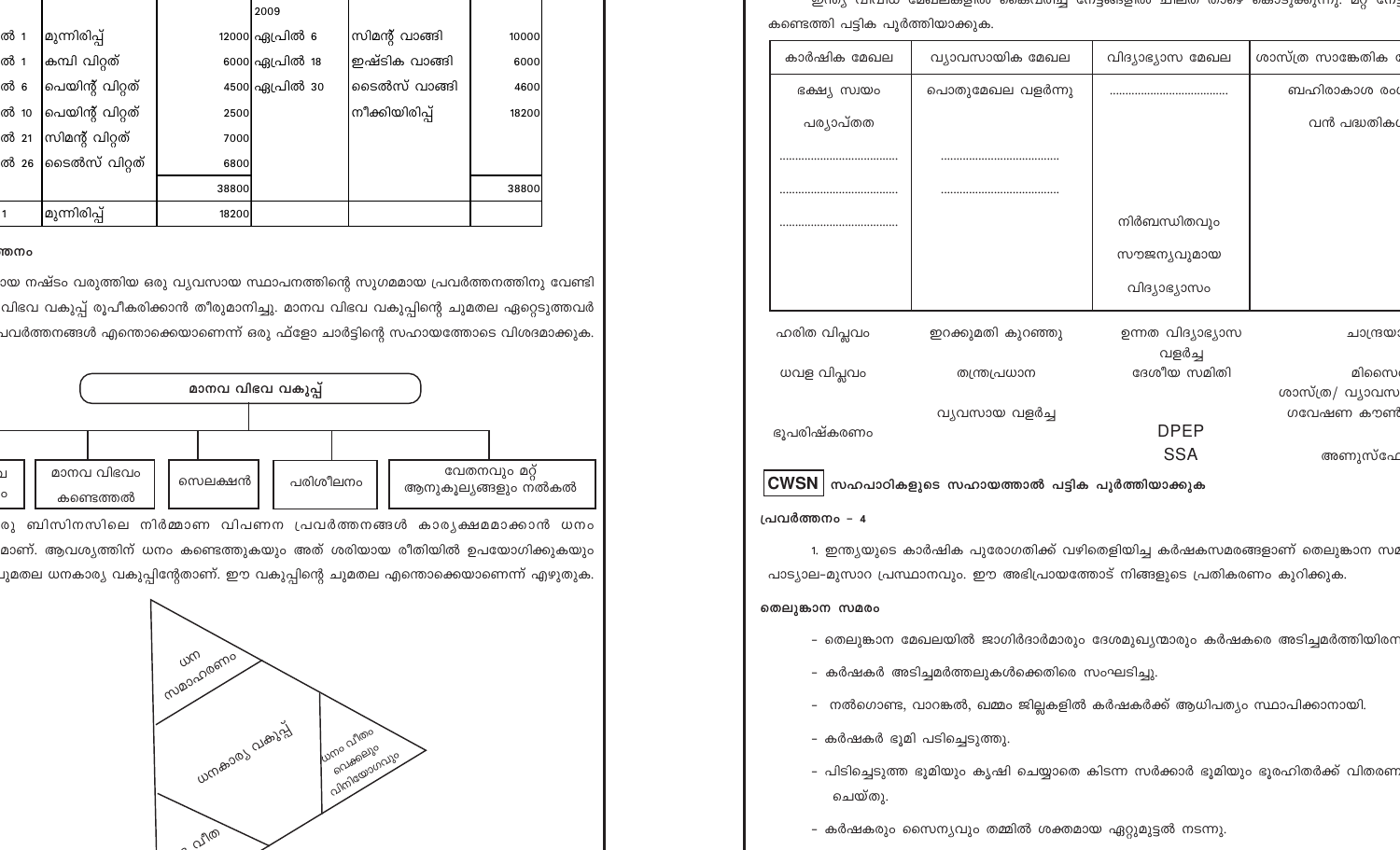# യുനിവേഴ്സിറ്റി വിദ്യാഭ്യാസല ഗുണ നിലവാരം ഉറപ്പാക്കൽ ഫണ്ട് അനുവദിക്കൽ. റിഫ്രഷൻ കോഴ്സുകൾ ΓE. എഞ്ചിനീയറിംഗ് വിദ്യാഭ്യാസ രംഗത്ത് എഞ്ചി–കോളജ് അംഗീകാരം ഗുണനിലവാരം ഉറപ്പുവരുത്തൽ. നിയമ വിദ്യാഭ്യാസം, അഭിഭാഷക കോഴ്സ് Έ. അധ്യാപക വിദ്യാഭ്യാസ മേന്മ ടി.ടി.സി, ബി.എഡ്,എം.എഡ് കോഴ്സ് അംഗീകാരം

**NCTE** 

**NCERT** 

.<br>കൊടുത്ത വിദ്യാഭ്യാസ ഉന്നത സമിതികളുടെ പ്രധാന ചുമതലകൾ കണ്ടെത്തുക.

.<br>രാർട്ട് പ്രദർശനം

**AIBC** 

ങൾ - 3

<mark>ൃയിൽ ശാസ്ത്ര രംഗത്ത് മികച്ച സംഭാവനകൾ നൽകിയ ചില ശാസ്ത്രജ്ഞരുടെ പേരുകൾ</mark> ടുക്കുന്നു. അവരുടെ പ്രവർത്തനങ്ങൾ കണ്ടെത്തി പട്ടിക പൂർത്തിയാക്കാൻ ശ്രമിക്കുക.

|                  | പ്രവർത്തനം |
|------------------|------------|
| ം സാരാഭായ്       |            |
| .എച്ച്.കെ.ഭാഭ    |            |
| 1.ജെ. അബ്ദുൾകലാം |            |
| J1.രാമൻ          |            |

**ISUUJO Z** 

ചരിത്രവും പൗരധർമ്മവും

# ഉള്ളടക്കം

- 1. ഇന്ത്യ വികസന പാതയിൽ
- 2. മധൃകാല കേരളം
- 
- 3. ആധുനിക കേരളത്തിലേക്ക്
- 
- 4. കേരളം ഇന്ന്
- 5. വൃക്തിയും സമൂഹവും
- 

6. മനുഷ്യാവകാശങ്ങൾ

- 
- 
- 
- 
- 
- 
-